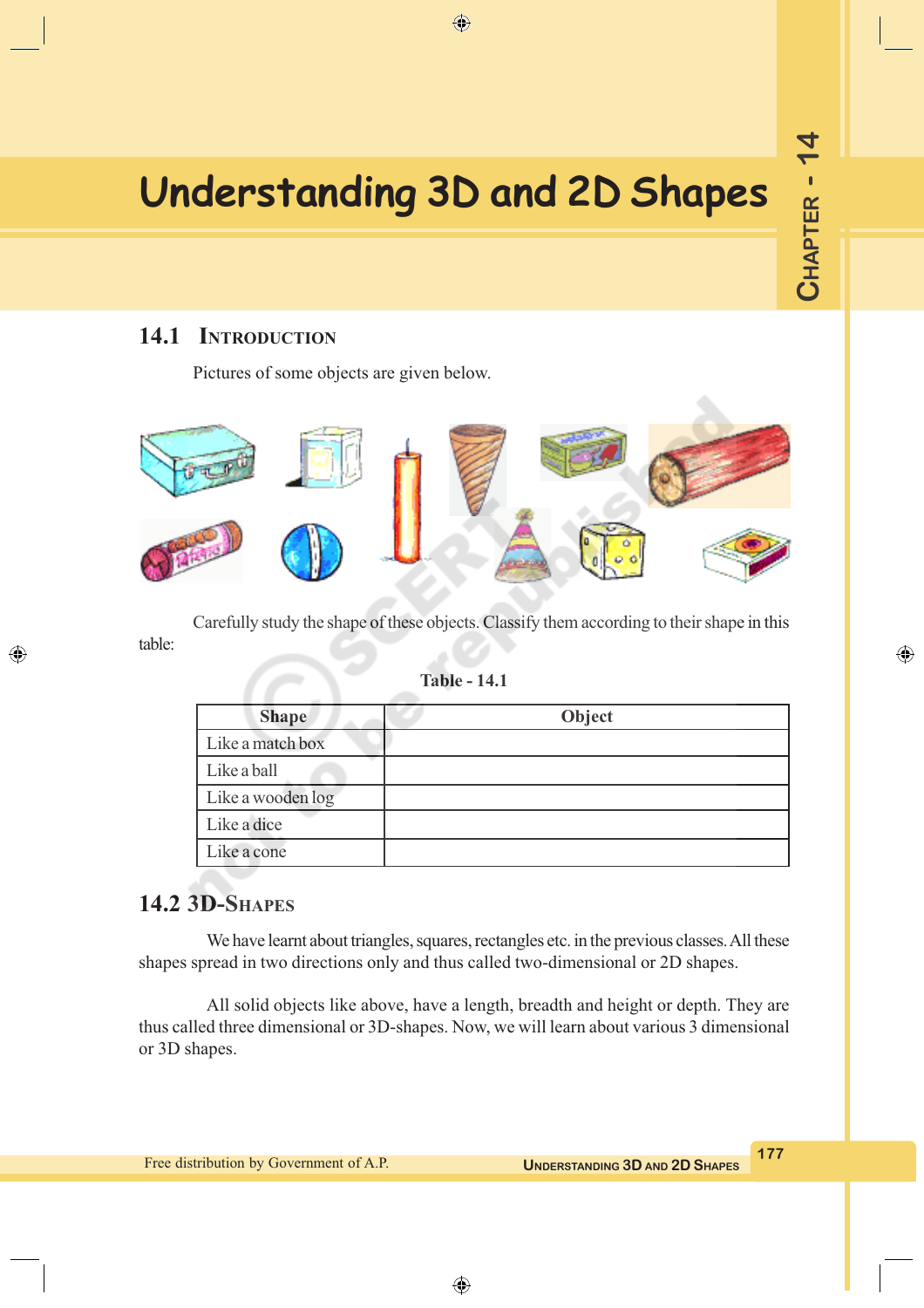#### **14.2.1 Cuboid**

The shapes like a closed match box are examples of a cuboid. Touch your hand on the top of the match box. This plane surface is the face of match box. How many faces does a match box have?

The sides of the faces are the edges. How many edges does a match box have?

**Edge Face Vertices**

**Edges** 

**Faces** 

The corners of the edges are the vertices of the match box. How many vertices does a match box have?

Now take an eraser, whose shape is similar to that of a match box. Touch your hand along its faces, edges and vertices.

Does the eraser have the same number of faces, edges and vertices as that of match box? You will find this to be true.

Objects like match boxes, erasers etc. are in the shape of a cuboid and have 6 faces, 12 edges and 8 vertices.

### **14.2.2 Cube**

◈

A dice is an example of a cube. Take a dice. Locate its faces, edges and vertices. Count them. How many faces, edges and vertices does a dice have?

You will find that a die has 6 faces, 12 edges and 8 vertices, same as that of a cuboid. Then what is the difference between a cube and a cuboid? You will find that the length, breadth and height of a cube are all same, but in a cuboid they are different. Verify this by measuring the length, breadth and height of an eraser and a die.

#### **TRY THESE**

- 1. (i) What is the shape of the face of a cube?
	- (ii) What is the shape of the face of a cuboid?
- 2. Ramesh has collected some boxes in his room. Pictures of these are given here. How many are cubes and how many are cuboids.
- 3. Ajith has made a cuboid by arranging cubes of 2 centimeter each. What is the length, breadth and height of the cuboid so formed?

#### **14.2.3 Cylinder**

Objects like a wooden log, a piece of pipe, a candle, tube light are in the shape of a cylinder. Take a candle. Slice it on the top as shown in the *fig*.1. Lay it down horizontally (*fig*.2). Can you roll it?

Now erect candle up vertically (*fig*.3). Does it roll?







⊕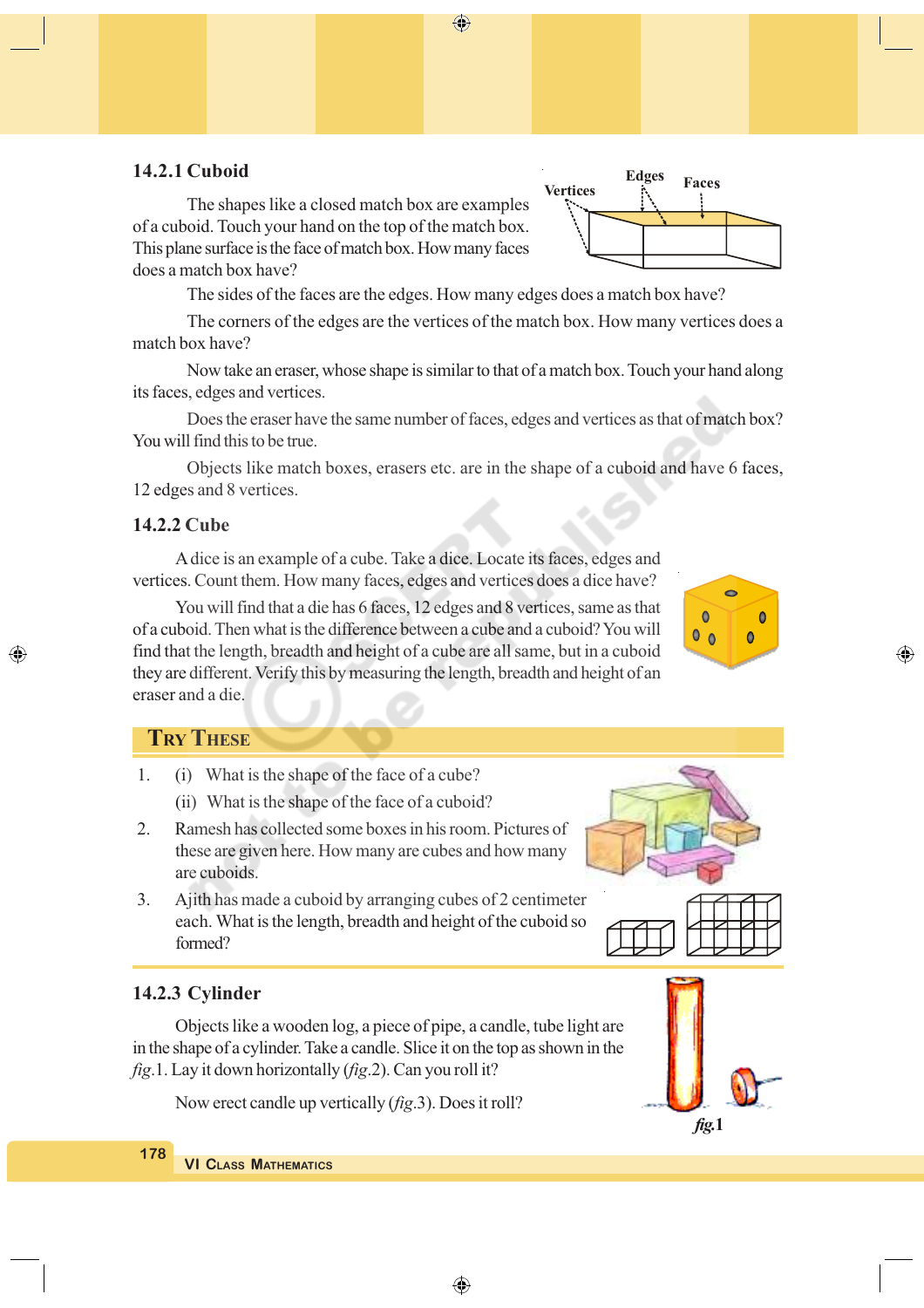

The surface on which the candle rolls is called its curved surface. The surface on which the candle does not roll, but stands on vertically is the base, which is circular in shape.

⊕

Now what is the height and width of the candle? Look at the height and width of the cylinder shown in the figure.



### **14.2.4 Cone**

Raju wants to buy a special cap for his birthday. He asked Leela to come along with him. Leela said that there is no need to go to the market as they can make the cap on their own.

Would you like to make a cap? Let us try.

Draw a circle on a thick paper using a compass. Draw two lines from the centre to the circumference as shown in the *fig.*(ii)



Cut this part with scissors it will look like. (*fig.*iii)

Now join  $\overline{OA}$  and  $\overline{OB}$  with adhesive tape. Your cap is ready now. Decorate it as you wish.



◈

Raju inverted the cap and said "oh! it looks like an ice-cream cone."

Here is a figure of a cone.  $\overline{OA}$  is the radius of the circular part and OC is the height of the cone.



⊕

# **THINK, DISCUSS AND WRITE**

What is the difference between a cylinder and a cone with respect to the number of faces, vertices and edges? Discuss with your friends.

## **14.2.5 Sphere**

Balls, laddoos, marbles etc. are all in the shape of a sphere. They roll freely on all sides.

Can you call a coin a sphere? Does it roll on all its sides? Is the case with a bangle?

You may have seen lemon in your daily life.

When we cut it horizontally it looks like the shape shown in the figure. The shape of such an object is called semisphere.

# **179** Free distribution by Government of A.P. **UNDERSTANDING** 3D AND 2D SHAPES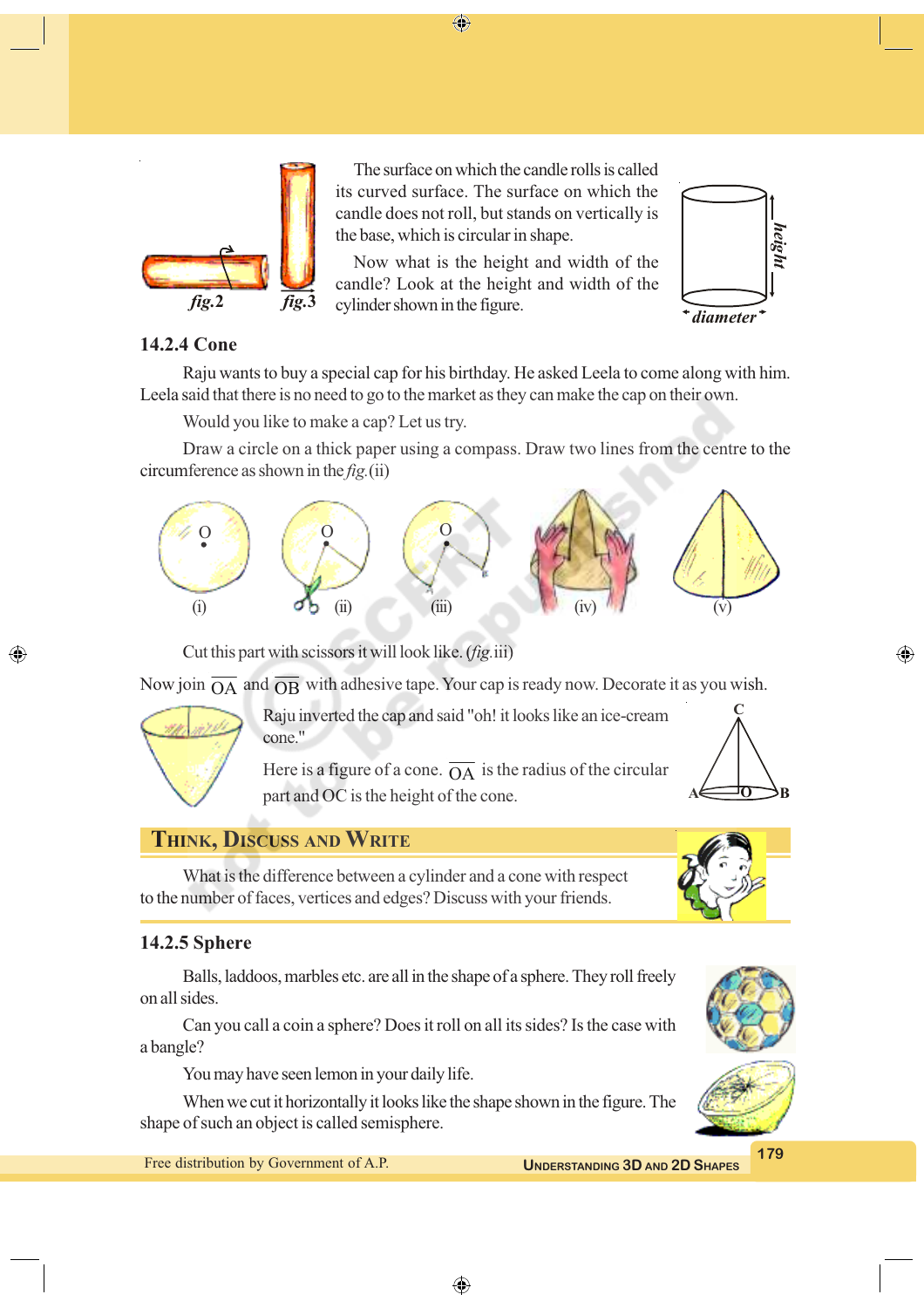| <b>Do THIS</b> |        |                             |              |                    |                  |                         |
|----------------|--------|-----------------------------|--------------|--------------------|------------------|-------------------------|
|                |        | Fill the table accordingly: |              |                    |                  |                         |
|                | S. No. | Object                      | <b>Shape</b> | <b>Slides only</b> | <b>Roll only</b> | <b>Slides and rolls</b> |
|                | 1.     | Cell                        | Cylindrical  | $\times$           | $\times$         |                         |
|                | 2.     | Ball                        |              |                    |                  |                         |
|                | 3.     | Oil can                     |              |                    |                  |                         |
|                | 4.     | Biscuit packet              |              |                    |                  |                         |
|                | 5.     | Coin                        |              |                    |                  |                         |
|                | 6.     | Marble                      |              |                    |                  |                         |
|                | 7.     | Orange                      |              |                    |                  |                         |

The cylinder, the cone and the sphere have no straight edges. What is the base of a cone? Is it a circle? The cylinder has two bases. What shape is the base? Of course, a sphere has no face! Think about it.

#### **14.2.6 Prism**

◈

Here is a diagram of a **prism.**

Have you seen it in the laboratory? Two of its faces is in the shape of triangle. Other faces are either in the shape of rectangle or parallelogram. It is a triangular prism. If the prism has a rectangular base, it is a rectangular prism. Can you recall another name for a rectangular prism?



◈

#### **14.2.7 Pyramid**



A **pyramid** is a solid shape with a base and a point vertex, the other faces are triangles. All the triangular faces meet at vertex of the prism.

Here is a square pyramid. Its base is a square. Can you imagine a triangular pyramid? Attempt a rough sketch of it.

### **ACTIVITY**

Take a sheet of chart. Draw a triangle with equal sides on the chart, cut it. Then using this triangle cut out three more triangles of exactly same size from the chart. Join the edges of the four triangles, thus formed in order to make a closed object. This object is in the shape of a tetrahedron or triangular pyramid.

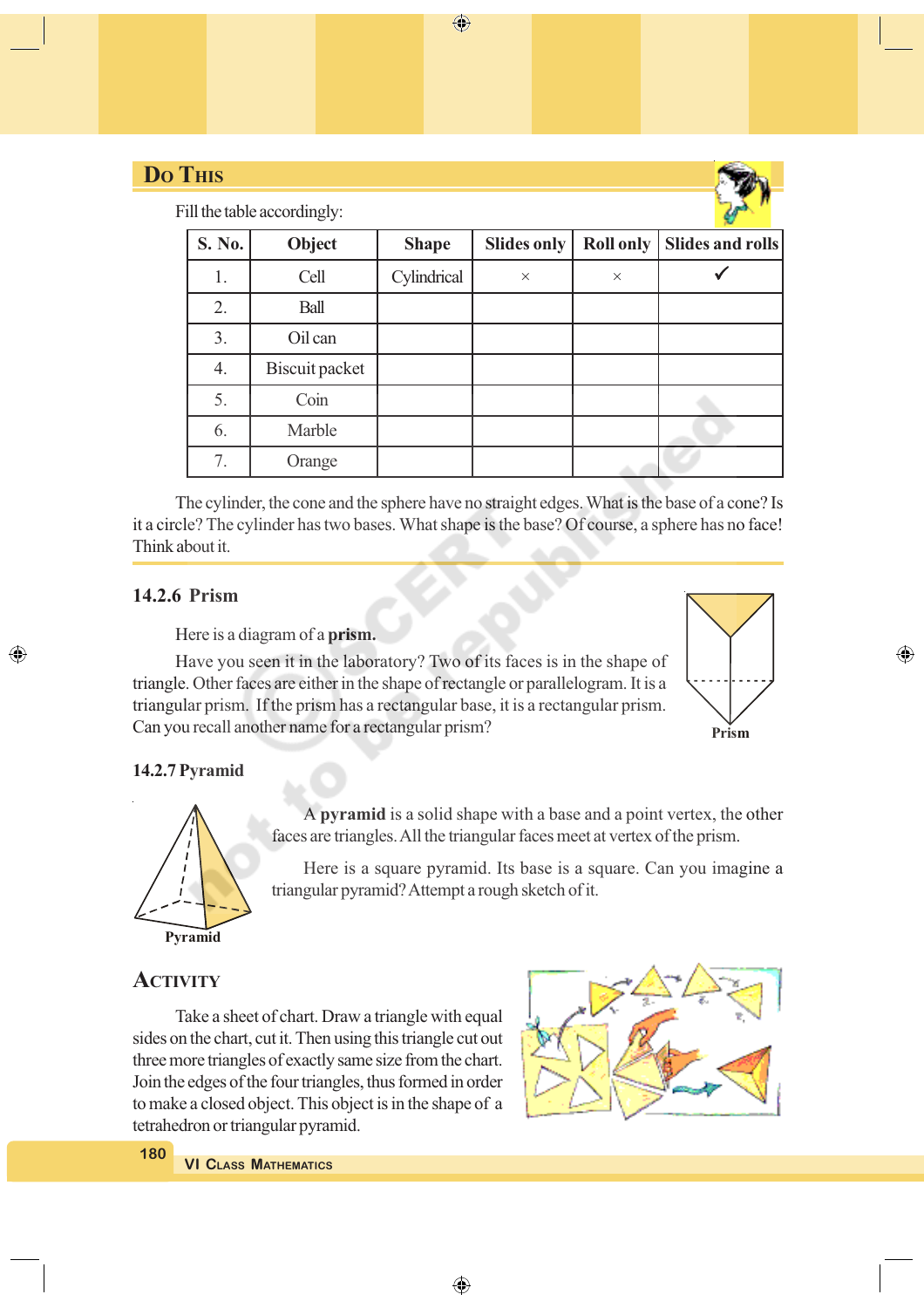



# **EXERCISE-14.1**

1. A triangular pyramid has a triangle at its base. It is also known as a tetrahedron. Find the number of

| Faces           |  |
|-----------------|--|
| Edges           |  |
| <b>Vertices</b> |  |

2. A square pyramid has a square at its base. Find the number of

| Faces           |  |
|-----------------|--|
| Edges           |  |
| <b>Vertices</b> |  |



◈

3. Fill the table

◈

| <b>Shape</b> | No. of curved surfaces | No. of plane surfaces | No. of Vertices |
|--------------|------------------------|-----------------------|-----------------|
|              |                        |                       |                 |
|              |                        |                       |                 |
|              |                        |                       |                 |

4. A triangular prism is often in the shape of a kaleidoscope. It has triangular faces.

| No. of triangular Faces  |        |  |
|--------------------------|--------|--|
| No. of rectangular Faces |        |  |
| No. of Edges             | ٠<br>٠ |  |
| No. of Vertices          | ٠      |  |

# **14.3 POLYGONS**

We have learnt about open and closed figures in the chapter 'Basic Geometrical Ideas'. See the figures given below. Which of the following figures are open and which are closed?



⊕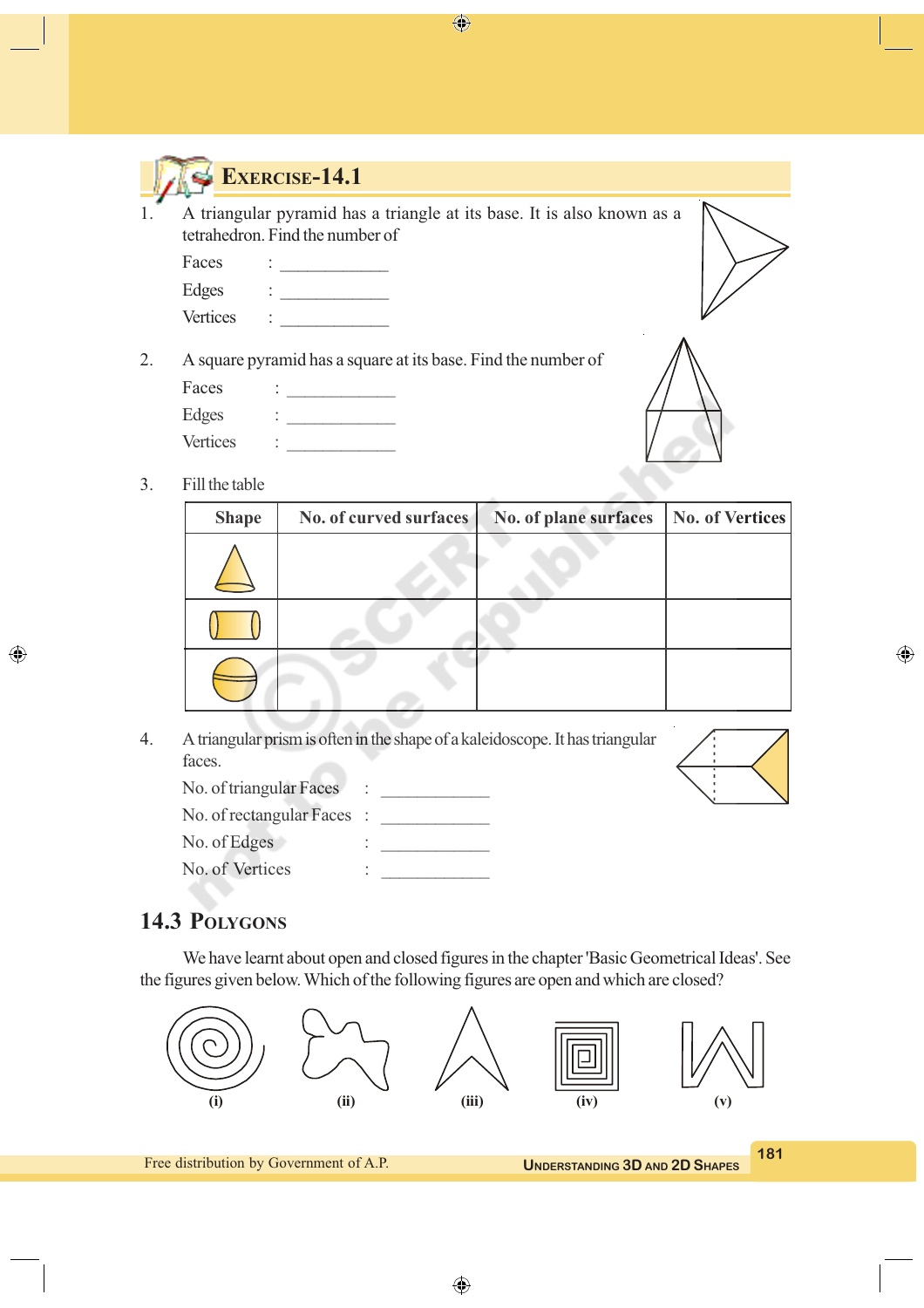

You will find that you could not form a polygon using two sticks. A polygon must have at least three sides. A polygon with three sides is called a triangle. Study the table given below and learn the names of the various types of polygons.

| <b>Figure</b> | No. of sides     | <b>Name</b>   |
|---------------|------------------|---------------|
|               | $\overline{3}$   | Triangle      |
|               | $\overline{4}$   | Quadrilateral |
|               |                  | Pentagon      |
|               |                  | Hexagon       |
|               | $\boldsymbol{7}$ | Septagon      |
|               |                  | Octagon       |

 $\bigoplus$ 

**182**

◈

**VI CLASS MATHEMATICS**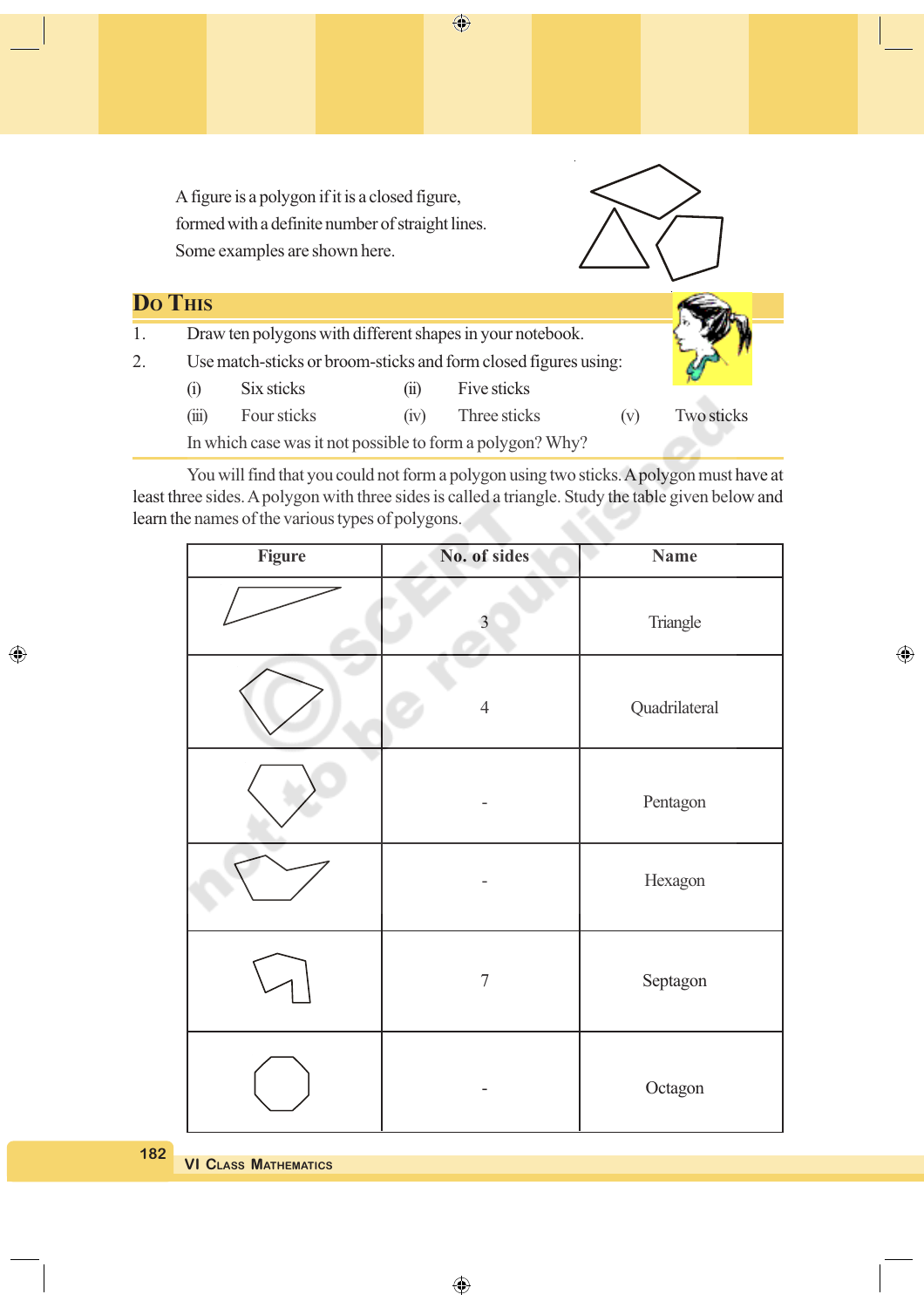

Measure the lengths of the sides and angles of (i) and (ii). What did you find?

#### **14.3.1 Regular Polygon**

◈

A polygon with all equal sides, and all equal angles is called a regular polygon. Equilateral traingles and squares are examples of regular polygons.





**Equilateral triangle** : A triangle with **Square** : A quadrilateral with all sides and all angles equal all sides and all angles equal.

Similarly, if all the sides and all the angles of a pentagon, hexagon, septagon and octagon are equal they are called regular pentagon, regular hexagon, regular septagon and regular octagon respectively.



1. Examine whether the following are polygons if not why?





⊕

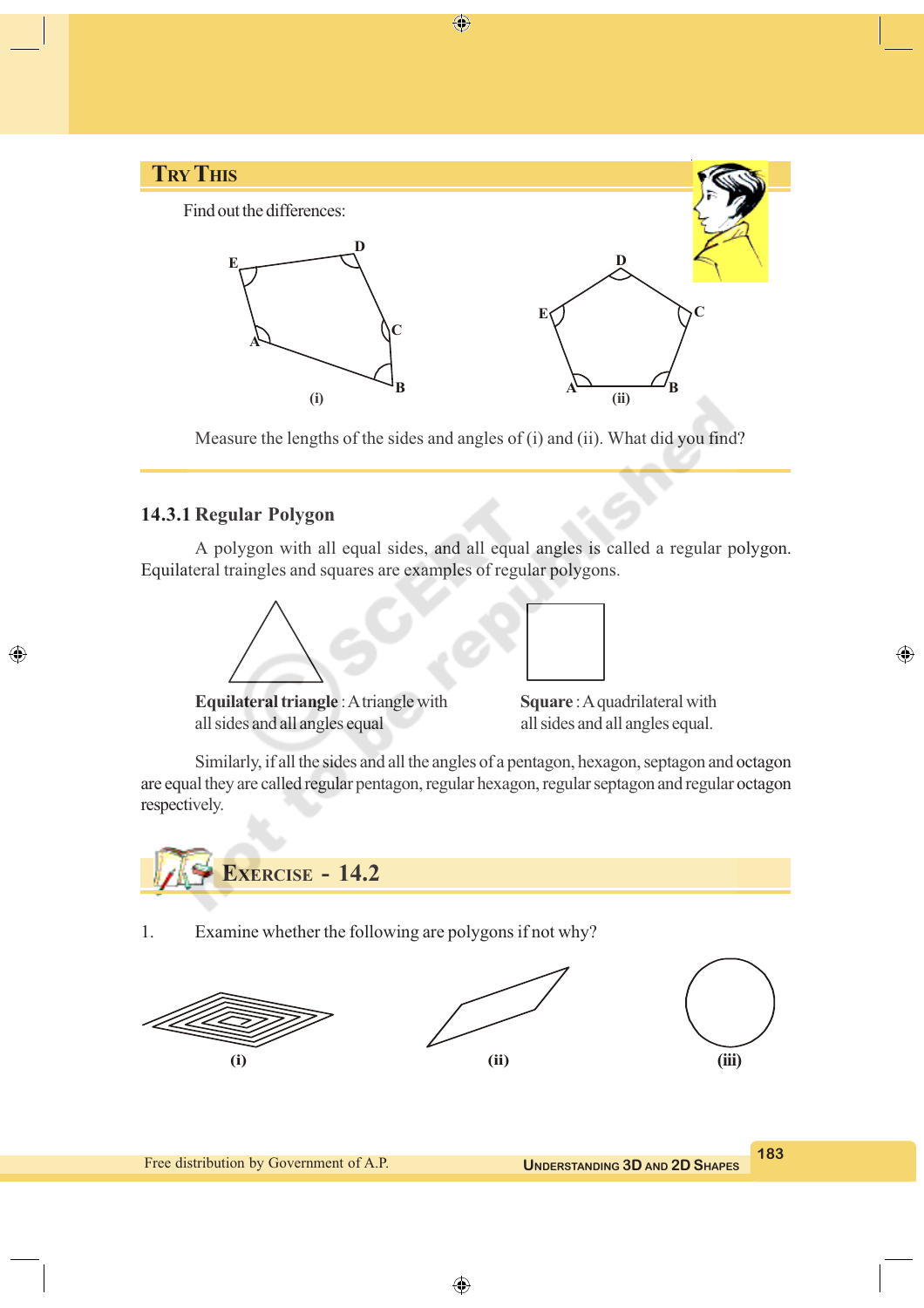2. Count the number of sides of the polygons given below and name them:



 $\bigoplus$ 

3. Identify the regular polygons among the figures given below:



#### **WHAT HAVE WE DISCUSSED?**

 $\bigoplus$ 

1. Various boxes are normally in the shapes of cubes and cuboids:

| <b>Shapes</b> | Faces | <b>Edges</b> | <b>Vertices</b> |
|---------------|-------|--------------|-----------------|
|               |       | Ľ            |                 |
|               |       | 12           |                 |

- 2. Ice-cream cones, joker's caps etc. are in the shape of cone.
- 3. Tins, oil drums, wooden logs are in the shape of a cylinder.
- 4. Balls, laddoos etc. are in the shape of a sphere.

◈

- 5. A polygon is a closed figure made up of line segments.
- 6. If all the sides and angles of a polygon are equal, it is called a regular polygon.



**VI CLASS MATHEMATICS 184**

⊕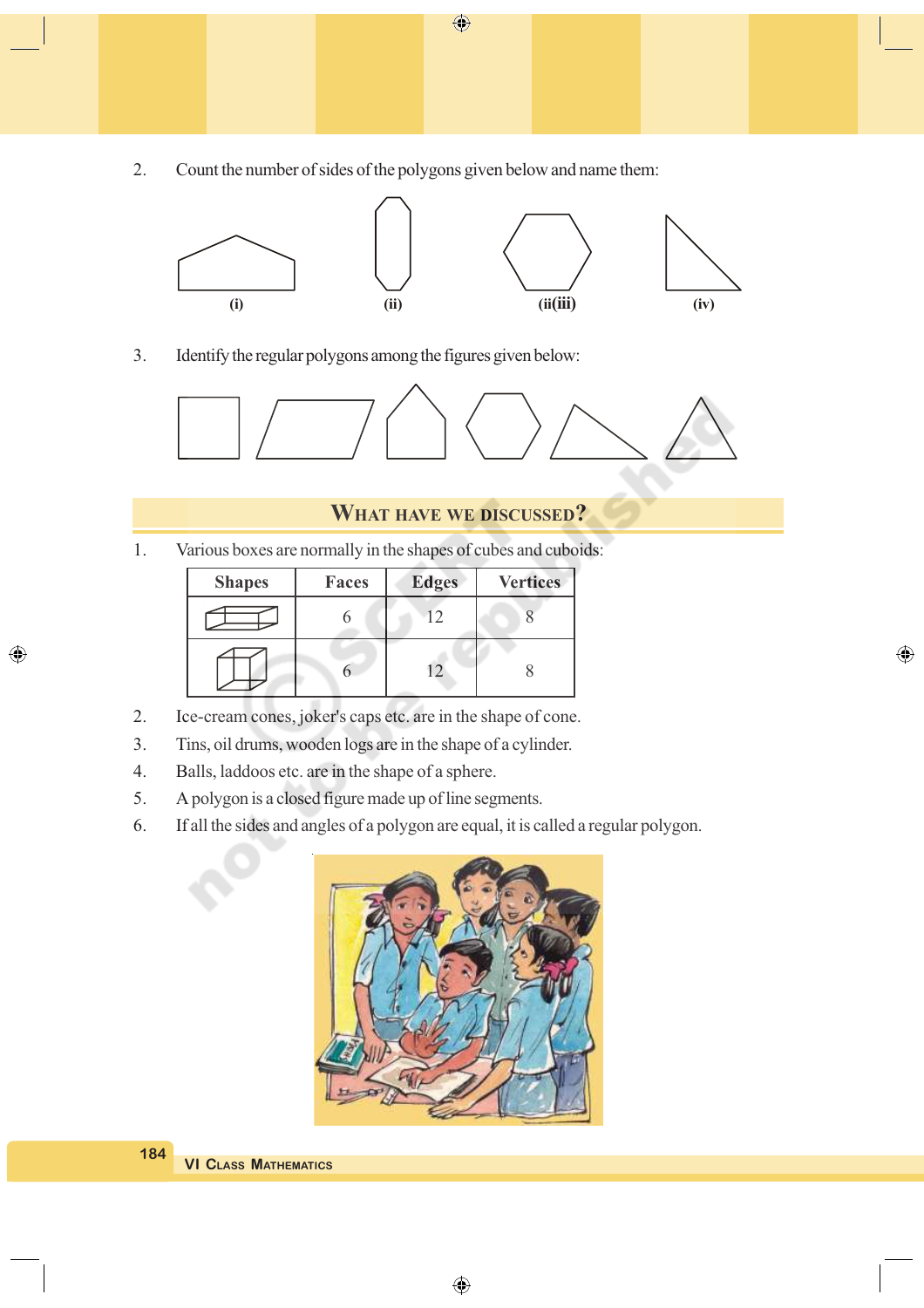# **Answers**

 $\bigoplus$ 

|    |                                                                  | <b>EXERCISE - 1.1</b>                        |                           |                        |                      |                           |                    |       |  |
|----|------------------------------------------------------------------|----------------------------------------------|---------------------------|------------------------|----------------------|---------------------------|--------------------|-------|--|
| 1. |                                                                  | <b>Greatest number</b>                       |                           | <b>Smallest number</b> |                      |                           |                    |       |  |
|    | $\mathbf{i}$                                                     | 15892<br>15370                               |                           |                        |                      |                           |                    |       |  |
|    | i                                                                | 25800                                        | 25073                     |                        |                      |                           |                    |       |  |
|    | $\ddot{\mathbb{I}}$                                              | 44687                                        | 44602                     |                        |                      |                           |                    |       |  |
|    | $\dot{\mathbb{N}}$                                               | 75671                                        | 75610                     |                        |                      |                           |                    |       |  |
|    | $\mathbf{V}$                                                     | 34899                                        | 34891                     |                        |                      |                           |                    |       |  |
| 2. | $\mathbf{i}$                                                     | 375, 1475, 4713, 15951                       |                           |                        | i                    | 9347, 12300, 19035, 22570 |                    |       |  |
| 3. | i                                                                | 89715, 89254, 45321, 1876                    |                           |                        | ï                    | 18500, 8700, 3900, 3000   |                    |       |  |
| 4. | $\mathbf{i}$<br>$\,<\,$                                          | ii >                                         | $\overline{\text{iii}}$ > | iv >                   |                      |                           |                    |       |  |
| 5. | Ť                                                                | Seventy two thousand six hundred forty two   |                           |                        |                      |                           |                    |       |  |
|    | $\ddot{\mathbf{i}}$                                              | Fifty five thousand three hundred forty five |                           |                        |                      |                           |                    |       |  |
|    | $\mathbf{m}$                                                     | Sixty six thousand six hundred               |                           |                        |                      |                           |                    |       |  |
|    | $\dot{\mathbf{N}}$                                               | Thirty thousand three hundred one            |                           |                        |                      |                           |                    |       |  |
| 6. | $\mathbf{i}$                                                     | 40270<br>ī                                   | 14064                     |                        | $\ddot{\mathbb{I}}$  | 9700                      | $\dot{\mathbb{N}}$ | 60000 |  |
| 8. | $\mathbf{i}$                                                     | 1000<br>1                                    | 9999                      |                        | $\ddot{\mathbb{m}}$  | 10000                     | $\dot{\mathbb{N}}$ | 99999 |  |
|    |                                                                  |                                              |                           |                        |                      |                           |                    |       |  |
|    |                                                                  | <b>EXERCISE - 1.2</b>                        |                           |                        |                      |                           |                    |       |  |
| 1. |                                                                  | i<br>90                                      | 420                       |                        | $\ddot{\mathbf{m}}$  | 3950                      | $\dot{\mathbf{N}}$ | 4410  |  |
| 2. | 1                                                                | 700<br>i                                     | 36200                     |                        | $\dddot{\text{m}}$   | 13600                     | $\rm \dot{I}$      | 93600 |  |
| 3. | $\mathbf{i}$                                                     | 3000<br>Ï                                    | 70000                     |                        | $\dddot{\mathbf{m}}$ | 9000                      | $\mathbb{N}$       | 4000  |  |
| 4. | i                                                                | 3407<br>1                                    | 12351                     |                        | $\mathbf{m}$         | 30525                     | $\mathbb{N}$       | 99999 |  |
| 5. | $\mathbf{i}$                                                     | $4000 + 300 + 40 + 8$                        |                           |                        | $\ddot{\mathbf{I}}$  | $30000 + 200 + 10 + 4$    |                    |       |  |
|    | $\ddot{\mathbf{m}}$                                              | $20000 + 2000 + 200 + 20 + 2$                |                           |                        | $\dot{\mathbb{N}}$   | $70000 + 5000 + 20 + 5$   |                    |       |  |
|    |                                                                  | <b>EXERCISE - 1.3</b>                        |                           |                        |                      |                           |                    |       |  |
|    |                                                                  |                                              |                           |                        |                      |                           |                    |       |  |
| L  | $\ddot{\mathbb{I}}$                                              | 1,12,45,670                                  | $\ddot{\mathbf{1}}$       | 2,24,02,151            |                      |                           |                    |       |  |
|    |                                                                  | 3,06,08,712                                  | $\dot{\mathbf{N}}$        | 19,03,08,020           |                      |                           |                    |       |  |
| 2. | $\mathbf{i}$<br>Thirty four thousand twenty five                 |                                              |                           |                        |                      |                           |                    |       |  |
|    | 185<br>Free distribution by Government of A.P.<br><b>ANSWERS</b> |                                              |                           |                        |                      |                           |                    |       |  |

 $\bigoplus$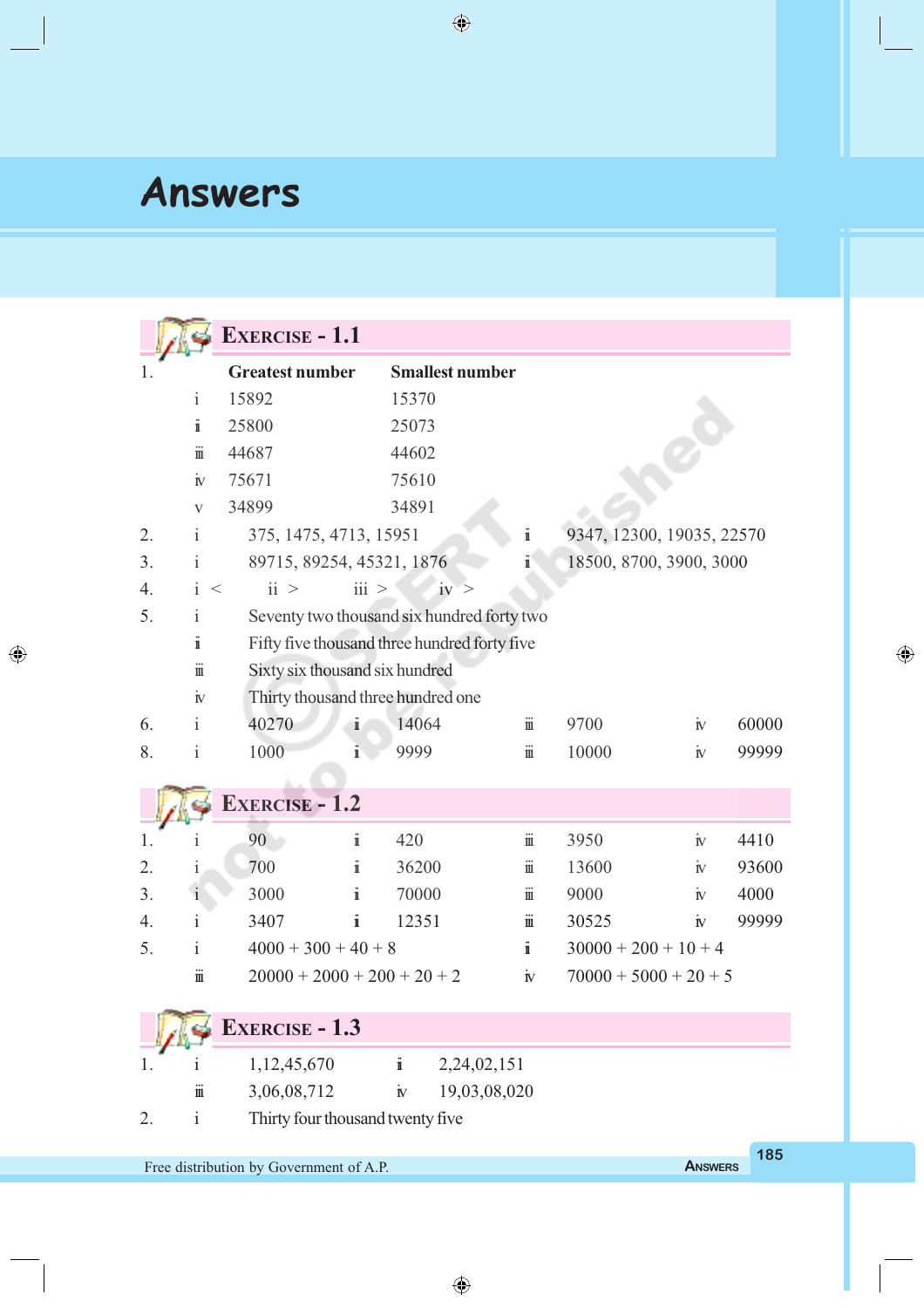|    | $\ddot{\mathbf{1}}$                 | Seven lakh nine thousand one hundred fifteen         |              |                     |                                                                            |  |  |  |  |  |
|----|-------------------------------------|------------------------------------------------------|--------------|---------------------|----------------------------------------------------------------------------|--|--|--|--|--|
|    | $\ddot{\mathbb{I}}$                 | Forty seven crore sixty lakh three hundred seventeen |              |                     |                                                                            |  |  |  |  |  |
|    | $\dot{\mathbf{N}}$                  | Six crore eighteen lakh seven thousand               |              |                     |                                                                            |  |  |  |  |  |
| 3. | i.                                  | 4,57,400                                             |              | Ť                   | 60,02,775                                                                  |  |  |  |  |  |
|    | $\ddot{\text{m}}$                   | 2,50,40,303                                          |              | $\dot{\mathbf{N}}$  | 60,60,60,600                                                               |  |  |  |  |  |
| 4. | $\mathbf{i}$                        | $600000 + 40000 + 100 + 50 + 6$                      |              |                     |                                                                            |  |  |  |  |  |
|    | $\ddot{\mathbf{I}}$                 | $6000000+300000+20000+500$                           |              |                     |                                                                            |  |  |  |  |  |
|    | $\ddot{\text{m}}$                   |                                                      |              |                     | $10000000 + 20000000 + 500000 + 30000 + 200 + 70 + 5$                      |  |  |  |  |  |
|    | $\dot{\mathbf{N}}$                  |                                                      |              |                     | $700000000 + 50000000 + 8000000 + 10000 + 9000 + 200 + 2$                  |  |  |  |  |  |
| 5. | $\mathbf{i}$                        | 54, 28, 524                                          |              | $\ddot{\mathbf{I}}$ | 6, 43, 20, 501                                                             |  |  |  |  |  |
|    | $\ddot{\mathbb{I}}$                 | 3, 03, 07, 881                                       |              |                     | $\dot{N}$ 7, 70, 07, 070                                                   |  |  |  |  |  |
| 6. | $\mathbf{i}$                        |                                                      |              |                     | 18, 71, 964 > 4, 67, 612 i 14, 35, 10, 300 > 14, 25, 10, 300               |  |  |  |  |  |
| 7. | $\mathbf{i}$                        |                                                      |              |                     | 99, 999 < 2, 00, 015 $\mathbf{i}$ 13, 49, 785 < 13, 50, 050                |  |  |  |  |  |
|    |                                     |                                                      |              |                     |                                                                            |  |  |  |  |  |
|    |                                     | <b>EXERCISE - 1.4</b>                                |              |                     |                                                                            |  |  |  |  |  |
| 1. | $\mathbf{1}$                        | 97, 645, 315                                         |              | $\ddot{i}$          | 20, 048, 421                                                               |  |  |  |  |  |
|    | $\dddot{\text{m}}$                  | 476, 356                                             |              | $\rm \dot{N}$       | 9, 490, 026, 834                                                           |  |  |  |  |  |
| 3. |                                     | Indian system                                        |              |                     |                                                                            |  |  |  |  |  |
|    | i                                   |                                                      |              |                     | Twelve crore thirty one lakh fifteen thousand twenty seven                 |  |  |  |  |  |
|    | i                                   |                                                      |              |                     | Eight crore ninty six lakh forty three thousand ninty two                  |  |  |  |  |  |
|    |                                     | International system                                 |              |                     |                                                                            |  |  |  |  |  |
|    | $\mathbf{i}$                        |                                                      |              |                     | One hundred twenty three million one hundred fifteen thousand twenty seven |  |  |  |  |  |
|    | $\ddot{\mathbf{i}}$                 |                                                      |              |                     | Eight nine million six hundred forty three thousand ninty two              |  |  |  |  |  |
| 4. | i                                   | $\overline{2}$                                       | i            | $\overline{4}$      |                                                                            |  |  |  |  |  |
|    | $\dddot{\text{m}}$                  | $\boldsymbol{0}$                                     | $\mathbf{N}$ |                     | Three hundred two                                                          |  |  |  |  |  |
|    |                                     |                                                      |              |                     |                                                                            |  |  |  |  |  |
|    |                                     | <b>EXERCISE - 1.5</b>                                |              |                     |                                                                            |  |  |  |  |  |
|    | 54,284                              |                                                      | 2.           |                     | 2, 34, 732                                                                 |  |  |  |  |  |
| 3. |                                     | Greatest number = $75430$                            |              |                     |                                                                            |  |  |  |  |  |
|    |                                     | Smallest number = $30457$                            |              |                     |                                                                            |  |  |  |  |  |
|    |                                     | Difference = $44,973$                                |              |                     |                                                                            |  |  |  |  |  |
| 4. |                                     | 96875 bicycles                                       |              | 5.                  | 31,200                                                                     |  |  |  |  |  |
| 6. | 1680 grams                          |                                                      | 7.           | 22 km 500 m         |                                                                            |  |  |  |  |  |
| 8. | 22 shirts; 40 cm cloth will be left |                                                      |              |                     |                                                                            |  |  |  |  |  |
| 9. | ₹45000                              |                                                      |              |                     |                                                                            |  |  |  |  |  |
|    |                                     |                                                      |              |                     |                                                                            |  |  |  |  |  |

 $\bigoplus$ 

 $\bigoplus$ 

**VI CLASS MATHEMATICS 186**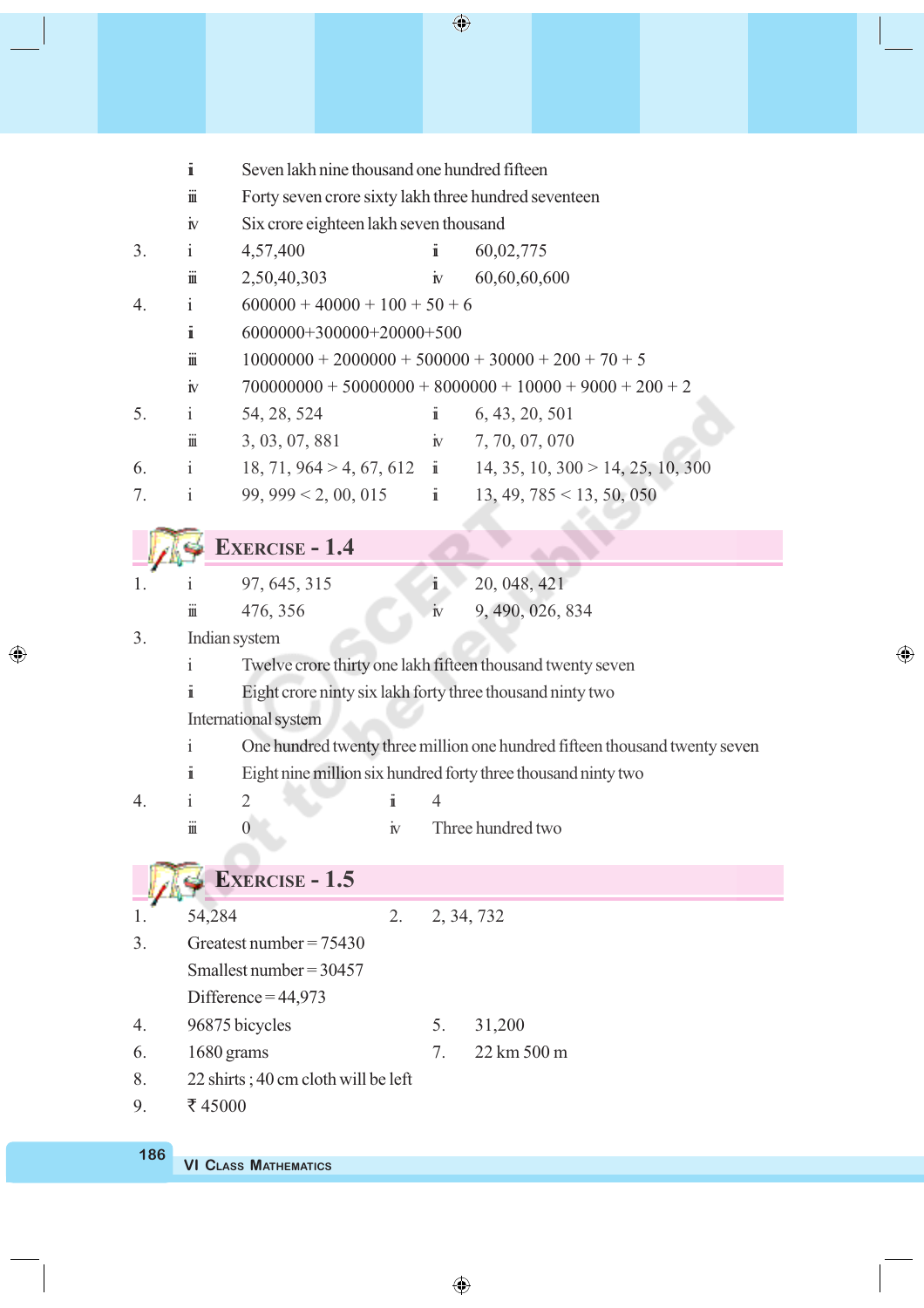

⊕

Free distribution by Government of A.P. **A**NSWERS

◈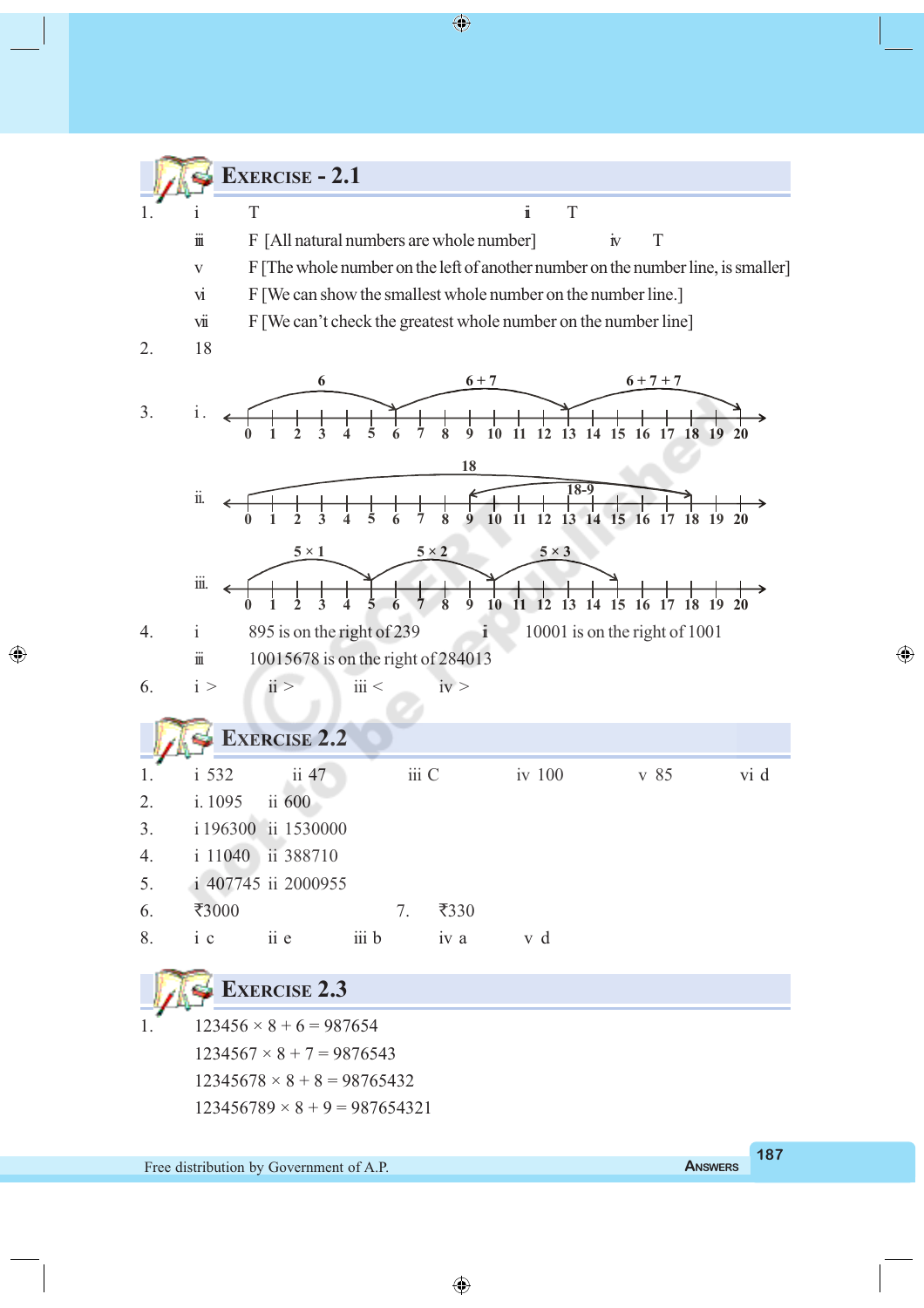2.  $91 \times 11 \times 4 = 4004$ 

 $\bigcirc$ 

|     | $91 \times 11 \times 5 = 5005$                                                                          |
|-----|---------------------------------------------------------------------------------------------------------|
|     | $91 \times 11 \times 6 = 6006$                                                                          |
|     | $91 \times 11 \times 7 = 7007$                                                                          |
|     | $91 \times 11 \times 8 = 8008$                                                                          |
|     | $91 \times 11 \times 9 = 9009$                                                                          |
|     | $91 \times 11 \times 10 = 10010$                                                                        |
|     |                                                                                                         |
|     | <b>EXERCISE 3.1</b>                                                                                     |
|     | Divisible by 2 -- ii, iii, iv, v vi, viii                                                               |
|     | Divisible by 3 -- i, ii, iii, iv, v, vii                                                                |
|     | Divisible by $6 - ii$ , iii, iv, v                                                                      |
| 2.  | Divisible by 5 -- 25, 125, 250, 1250, 10205, 70985, 45880                                               |
|     | Divisible by 10 -- 250, 1250, 45880                                                                     |
| 5.  | 12345 is divisible by 3, 5                                                                              |
|     | 54321 is also divisible by 3, 5                                                                         |
| 7.  | iii.<br>0, 9<br>ii.<br>$\mathbf{i}$ .<br>2,8<br>1, 7                                                    |
| 8.  | 6<br>$\overline{2}$<br>9.                                                                               |
|     |                                                                                                         |
|     | <b>EXERCISE 3.2</b>                                                                                     |
| 1.  | 1, 2, 3, 4, 6, 9, 12, 18, 36<br>i<br>1, 23                                                              |
|     | 1, 2, 3, 4, 6, 8, 12, 16, 24, 32, 48, 96<br>$\dot{\mathbb{N}}$<br>1, 5, 23, 115<br>$\dddot{\mathbf{m}}$ |
| 2.  | 3.<br>19<br>i, ii                                                                                       |
| 4.  | Prime number-11, 13, 17, 19, 23, 29                                                                     |
|     | Composte number - 12, 14, 15, 16, 18, 20, 21, 22, 24, 25, 26, 27, 28                                    |
| 5.  | 13-31, 79-97<br>(3, 5), (5, 7), (11, 13), (17, 19)<br>6.                                                |
| 7.  | 5 and 7<br>8.<br>13, 23                                                                                 |
| 9.  | 90 to 96<br>10.<br>$(31, 11, 11); (13, 17, 23); (3, 19, 31)$ etc                                        |
| 11. | $(3, 13)$ ; $(7, 17)$ ; $(23, 13)$ 12. $(2, 3)$ ; $(3, 7)$ ; $(7, 13)$ etc                              |
|     |                                                                                                         |
|     | <b>EXERCISE 3.3</b>                                                                                     |
|     | $\ddot{\rm\bf{i}}$<br>90<br>90                                                                          |
|     | 30<br>3 <sup>2</sup>                                                                                    |
|     | $\boldsymbol{9}$<br>10<br>$\left 3\right\rangle$<br>$\overline{10}$                                     |
|     | 3<br>$\mathbf{3}$<br>$\boldsymbol{2}$<br>5<br>$\overline{5}$<br>$\boldsymbol{2}$                        |
| 188 | <b>VI CLASS MATHEMATICS</b>                                                                             |
|     |                                                                                                         |

 $\bigoplus$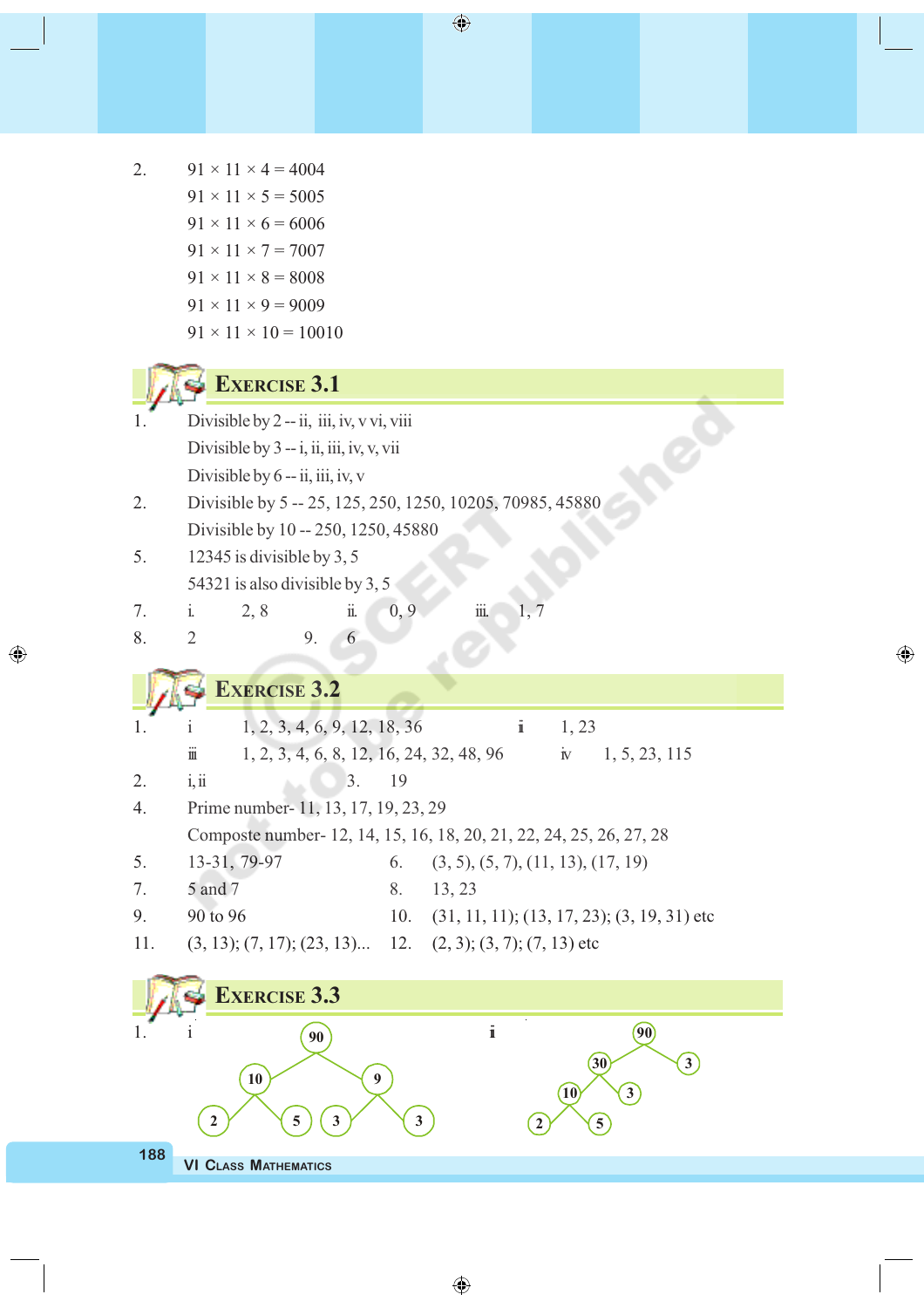| 2. | $2 \times 2 \times 3 \times 7$                         |                             |                  |                                                      |                    |  |  |  |  |
|----|--------------------------------------------------------|-----------------------------|------------------|------------------------------------------------------|--------------------|--|--|--|--|
| 3. | Greatest 4 digit number - 9999                         |                             |                  |                                                      |                    |  |  |  |  |
|    | Prime factors are - $101 \times 11 \times 3 \times 3$  |                             |                  |                                                      |                    |  |  |  |  |
| 4. | It is 210 because $210 = 2 \times 3 \times 5 \times 7$ |                             |                  |                                                      |                    |  |  |  |  |
|    |                                                        |                             |                  |                                                      |                    |  |  |  |  |
|    |                                                        | <b>EXERCISE 3.4</b>         |                  |                                                      |                    |  |  |  |  |
| 1. | i <sub>9</sub>                                         | ii 53                       | iii <sub>5</sub> | iv 32                                                |                    |  |  |  |  |
|    |                                                        |                             |                  |                                                      |                    |  |  |  |  |
| 2. | $\overline{4}$                                         | 3.                          | $\mathfrak{Z}$   |                                                      | No; 1<br>4.        |  |  |  |  |
|    |                                                        |                             |                  |                                                      |                    |  |  |  |  |
|    |                                                        | <b>EXERCISE 3.5</b>         |                  |                                                      |                    |  |  |  |  |
| 1. | i 60                                                   | ii 75                       | iii 42           | iv <sub>54</sub>                                     | $v$ 1008<br>vi 182 |  |  |  |  |
| 2. | i 2352                                                 | ii 2142                     | iii 1980         |                                                      |                    |  |  |  |  |
| 3. | 247                                                    |                             |                  |                                                      |                    |  |  |  |  |
| 4. | i 900                                                  | ii 904                      |                  |                                                      |                    |  |  |  |  |
| 5. | 576                                                    |                             | 8<br>6.          |                                                      | 13th day<br>7.     |  |  |  |  |
|    |                                                        |                             |                  |                                                      |                    |  |  |  |  |
|    |                                                        | <b>EXERCISE 3.6</b>         |                  |                                                      |                    |  |  |  |  |
| 1. | $\mathbf{1}$                                           | $LCM = 120$                 |                  | $\ddot{\rm{1}}$                                      | $LCM = 200$        |  |  |  |  |
|    |                                                        | $HCF = 3$                   |                  |                                                      | $HCF = 1$          |  |  |  |  |
|    | $\dddot{\text{m}}$                                     | $LCM = 48$                  |                  |                                                      |                    |  |  |  |  |
|    |                                                        | $HCF = 12$                  |                  |                                                      |                    |  |  |  |  |
| 2. | 25                                                     | 3.                          | 546              | 4.                                                   | 18                 |  |  |  |  |
|    |                                                        |                             |                  |                                                      |                    |  |  |  |  |
|    |                                                        | <b>EXERCISE 3.7</b>         |                  |                                                      |                    |  |  |  |  |
| 1. | i, ii, iii, iv                                         |                             | 2.               | ii, iv, v                                            |                    |  |  |  |  |
| 3. | i No                                                   | ii Yes<br>iii Yes           |                  |                                                      |                    |  |  |  |  |
| 4. |                                                        | Divisible by 4- i, ii, iii  |                  |                                                      |                    |  |  |  |  |
|    |                                                        | Divisible by 8 - i, ii, iii |                  |                                                      |                    |  |  |  |  |
| 5. | $\mathbf{1}$                                           |                             | 6.               | $\mathbf{1}$                                         |                    |  |  |  |  |
| 7. |                                                        |                             |                  | 1001, 1012, 1023, 1034, 1045, 1056, 1067, 1078, 1089 |                    |  |  |  |  |
| 8. | 1243                                                   |                             | 9.               | 104                                                  |                    |  |  |  |  |

 $\bigoplus$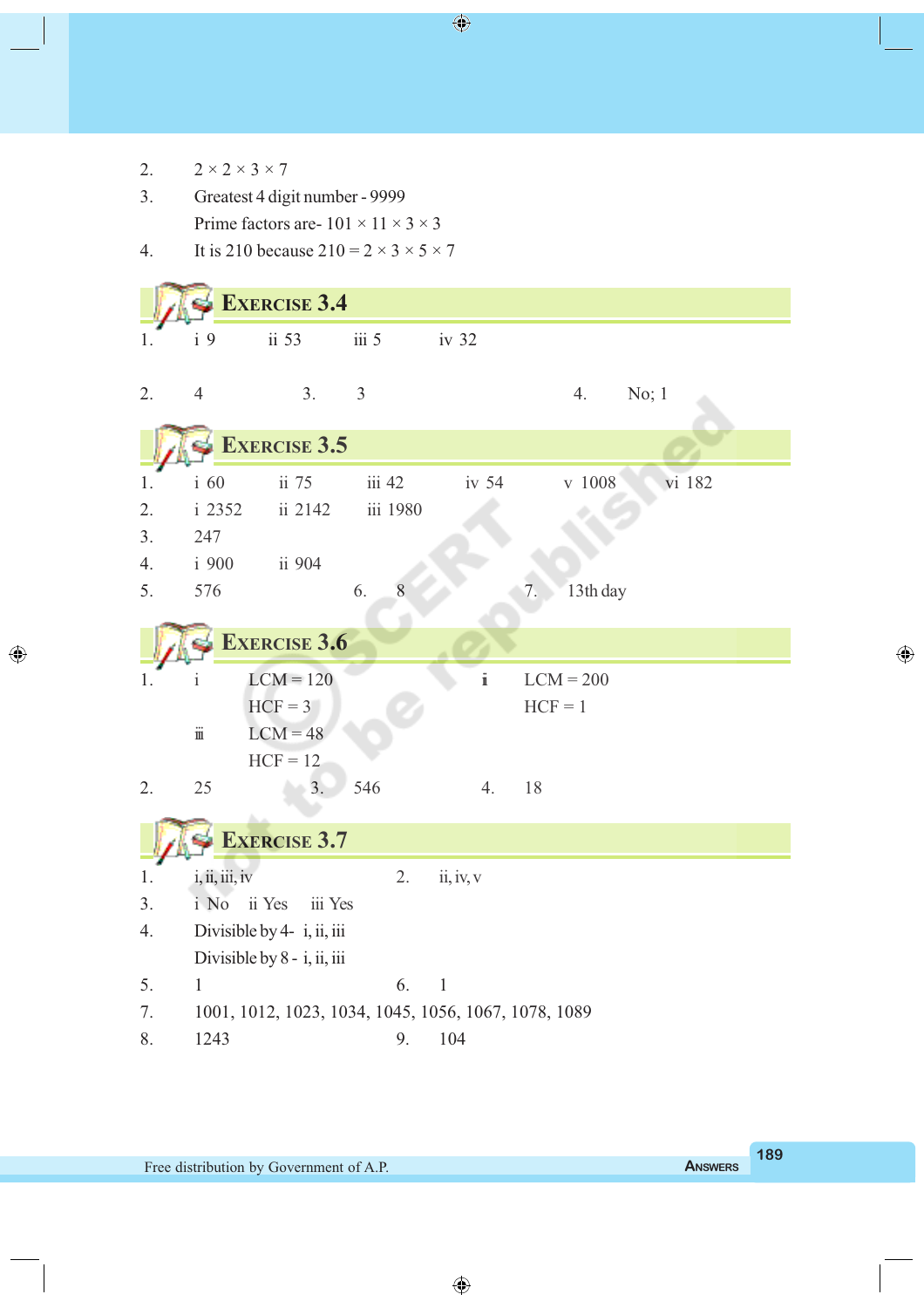**EXERCISE - 4.1** 1. i.  $\overline{AB}$ ,  $\overline{BC}$ ,  $\overline{AC}$  ii.  $\overline{PQ}$ ,  $\overline{QR}$ ,  $\overline{RS}$ ,  $\overline{ST}$ ,  $\overline{PT}$ 2. Do yourself 3. i. uncalculated/many ii. one 4. iii. line segment 5. i. two ii. one iii. none 6. i. T ii. T iii. F iv. F v. T 7. Do yourself **EXERCISE - 4.2** 1. i., ii, iv, 2. Open  $(i., v)$  closed  $(ii., iii., iv)$ 3. Interior (A, B, E, G, I), boundary (K, F, C), exterior (J, D) 4. Do yourself **EXERCISE - 4.3** 1. ii.  $\angle BOC$ , O,  $\overrightarrow{OB}$ ,  $\overrightarrow{OC}$  ! ! iii.  $\angle$ COD, O,  $\overrightarrow{OC}$ ,  $\overrightarrow{OD}$  $\longrightarrow$   $\longrightarrow$ iv.  $\angle AOD, O, \overrightarrow{OA}, \overrightarrow{OD}$  ! ! 2.  $\angle$ BAD,  $\angle$ ABC,  $\angle$ BCD,  $\angle$ ADC 3. Do yourself 4. i., iii. **EXERCISE - 4.4** 1. Do yourself 2. i.  $\overline{PS}$  ii.  $\angle R$  iii.  $\overline{PS}$  and  $\overline{QR}$  iv.  $\angle P$  and  $\angle R$ 3. i. S, R ii. A, B, C, D, E iii. T, P, Q **EXERCISE - 4.5** 1. Do yourself 2. Do yourself 3. i. T ii. T iii. T iv. F v. F 4. Do yourself

◈

 $\bigoplus$ 

**VI CLASS MATHEMATICS 190**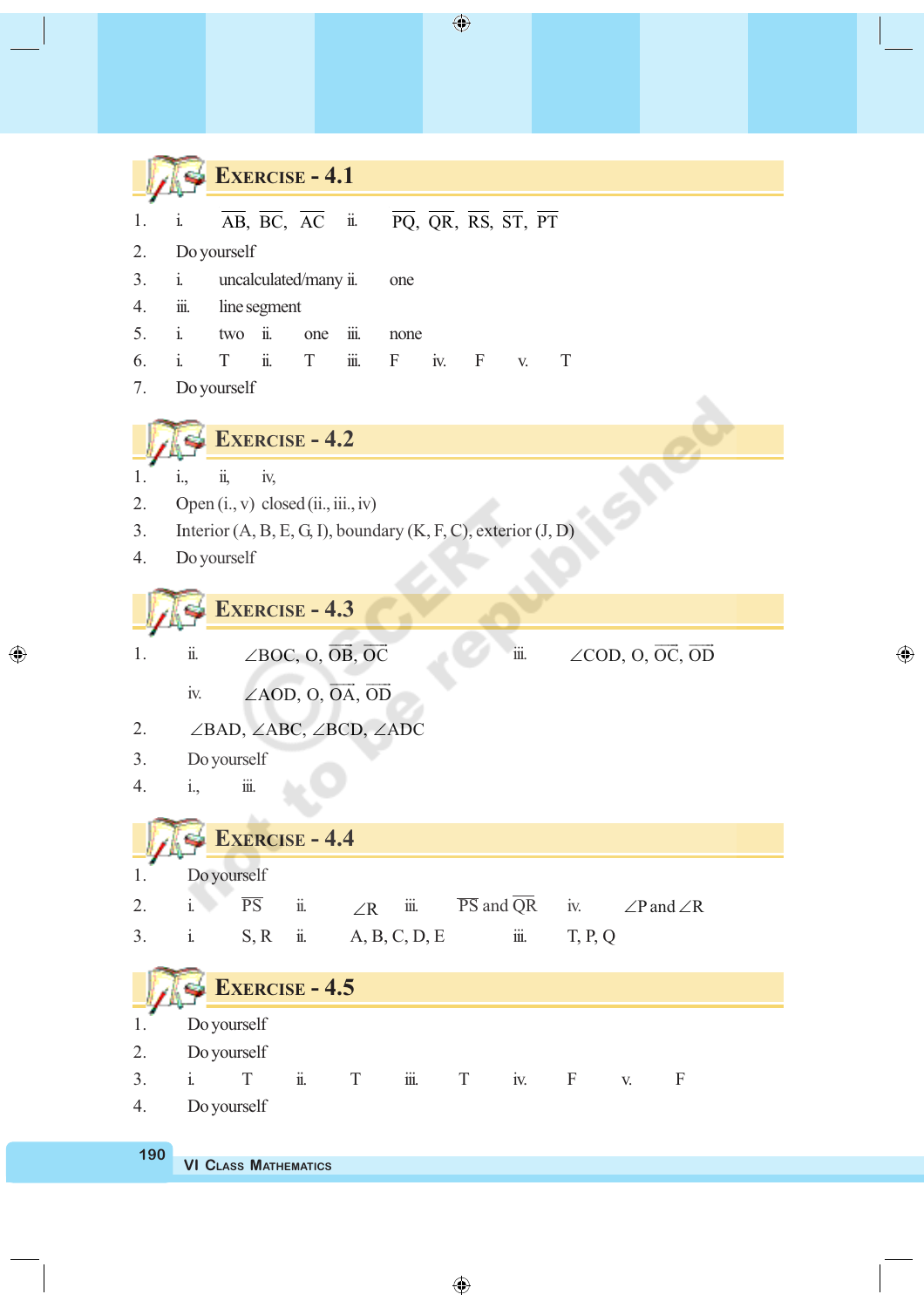| <b>EXERCISE 5.1</b> |  |
|---------------------|--|
|                     |  |

 $\bigcirc$ 

- 3. Largest line segment in AE.
- 4. 5 Reshma located correct.

# **EXERCISE** 5.2

| 1. | i                         | True                                           |                     |                               |                |                                 |                 |
|----|---------------------------|------------------------------------------------|---------------------|-------------------------------|----------------|---------------------------------|-----------------|
|    | $\ddot{\mathbf{i}}$       | False                                          |                     | A right angle measure 90°     |                |                                 |                 |
|    | $\dddot{\text{m}}$        | Fasle                                          |                     | A straight angle measure 180° |                |                                 |                 |
|    | $\rm \dot{N}$             | True                                           |                     |                               |                |                                 |                 |
|    | $\mathbf{V}$              | True                                           |                     |                               |                |                                 |                 |
| 2. |                           | Acute angle $\angle 1, \angle 3$               |                     |                               |                |                                 |                 |
|    |                           | Obtuse angle $\angle 2, \angle 4$              |                     |                               |                |                                 |                 |
| 3. |                           | $\angle ABC = 60^\circ$                        |                     |                               |                |                                 |                 |
|    |                           | $\angle$ DEF = 120 <sup>°</sup>                |                     |                               |                |                                 |                 |
|    |                           | $\angle$ PQR = 90°                             |                     |                               |                |                                 |                 |
|    |                           | $\angle$ DEF is the largest angle              |                     |                               |                |                                 |                 |
| 4. | Ť                         | right angle                                    |                     | ï                             | straight angle |                                 |                 |
|    | $\ddot{\mathbf{m}}$       | zero angle                                     |                     | $\dot{\mathbb{N}}$            | obtuse angle   |                                 |                 |
|    | $\boldsymbol{\mathrm{V}}$ | reflex angle                                   |                     |                               |                |                                 |                 |
| 5. |                           | Acute angle, 45°                               |                     |                               |                |                                 |                 |
|    |                           | Right angle, 90°                               |                     |                               |                |                                 |                 |
|    |                           | Obtuse angle, 150°                             |                     |                               |                |                                 |                 |
|    |                           | Reflex angle, 270°                             |                     |                               |                |                                 |                 |
|    |                           | Straight angle, 180°                           |                     |                               |                |                                 |                 |
|    |                           |                                                |                     |                               |                |                                 |                 |
|    |                           | <b>EXERCISE 5.3</b>                            |                     |                               |                |                                 |                 |
| 1. | $\mathbf{1}$              | <b>Parallel lines</b>                          | $\ddot{\mathbf{i}}$ | <b>Parallel lines</b>         |                | $\dddot{\overline{\text{III}}}$ | neither of them |
|    | $\dot{\mathbb{N}}$        | parallel lines                                 | $\mathbf{V}$        | perpendicular                 |                |                                 |                 |
| 3. |                           | parallel lines AB  CD, AD  BC                  |                     |                               |                |                                 |                 |
|    |                           | perpendicular AD  AB, AB  BC, BC ⊥ CD, CD ⊥ DA |                     |                               |                |                                 |                 |
|    |                           | pair of intersecting line AC, BD               |                     |                               |                |                                 |                 |

 $\bigoplus$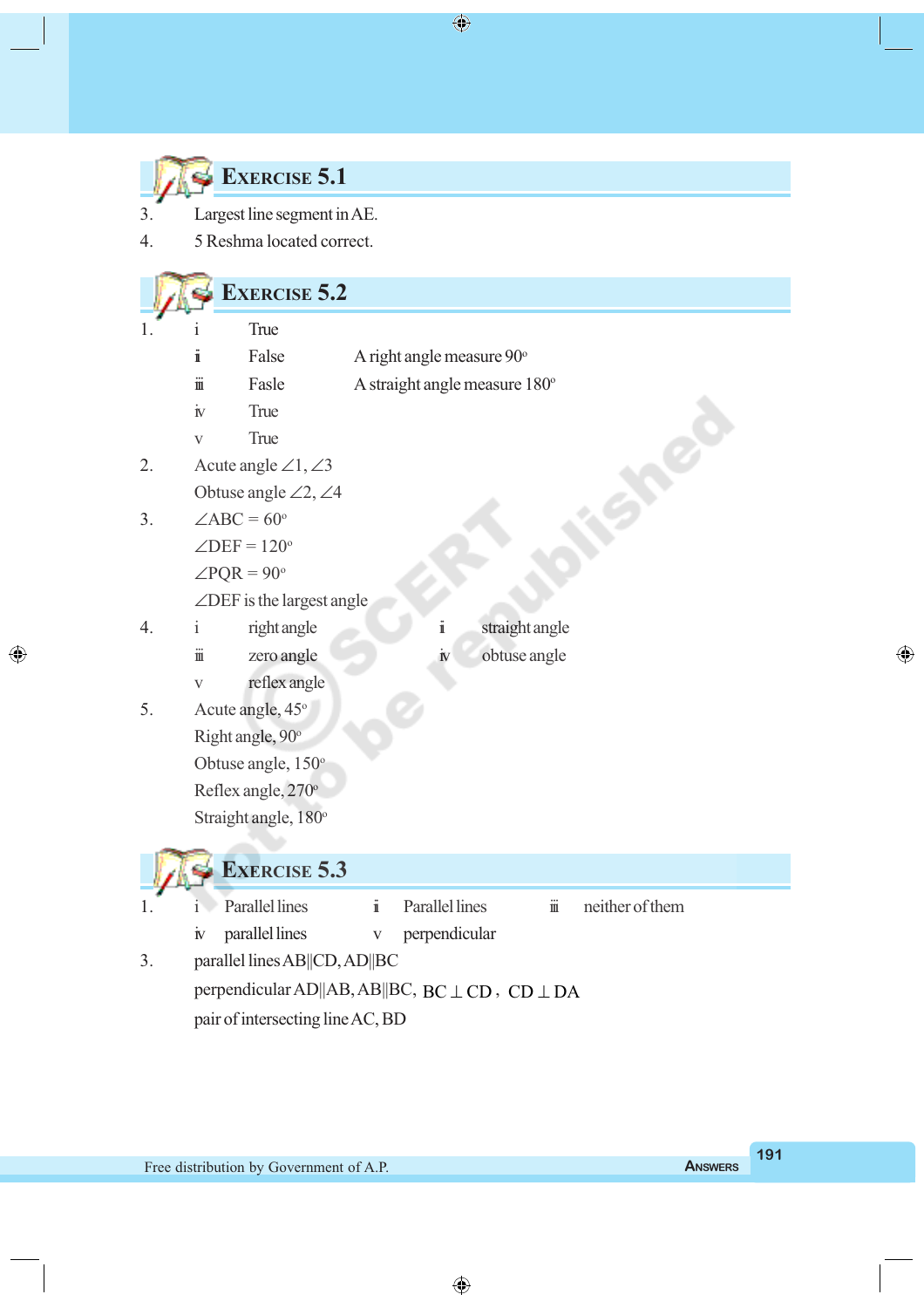|    |                           | <b>EXERCISE - 6.1</b>                                                                                    |                                     |                        |                           |                  |                                                              |     |
|----|---------------------------|----------------------------------------------------------------------------------------------------------|-------------------------------------|------------------------|---------------------------|------------------|--------------------------------------------------------------|-----|
| 1. | 1.                        | $+3000$ meters                                                                                           |                                     | $\dddot{\mathbb{I}}$ . | -10 meters                |                  |                                                              |     |
|    | $\dddot{\text{III}}.$     | $+35^{\circ}$ C                                                                                          |                                     | iv.                    | $0^{\circ}C$              |                  |                                                              |     |
|    | V.                        | $-36$ °C                                                                                                 |                                     | vi.                    | -500 meters               |                  |                                                              |     |
|    | vii.                      | $-19^{\circ}$ C                                                                                          |                                     | viii.                  | $+18$ °C                  |                  |                                                              |     |
| 2. |                           | $(-1, -2, -3, -4, -5$ etc.)                                                                              |                                     |                        |                           |                  |                                                              |     |
| 3. |                           | $(1, 2, 3, 4, 5 \dots \dots \text{etc.})$                                                                |                                     |                        |                           |                  |                                                              |     |
| 4. |                           | $\begin{array}{c c} \hline \text{ } & \text{ } \\ \hline \text{ } & \text{ } \\ \text{-4} & \end{array}$ | $\overline{1}$ -1                   | $\boldsymbol{0}$       | $\overline{2}$            | 3                | 5                                                            |     |
| 5. | $\ddot{i}$ .              | [False, left side]                                                                                       | $\ddot{\mathbf{n}}$ .               | [False]                |                           |                  |                                                              |     |
|    | $\stackrel{}{\text{III}}$ | [True]                                                                                                   | iv.                                 | [True]                 |                           |                  |                                                              |     |
|    |                           |                                                                                                          |                                     |                        |                           |                  |                                                              |     |
|    |                           | <b>EXERCISE - 6.2</b>                                                                                    |                                     |                        |                           |                  |                                                              |     |
| 1. | $\mathbf{i}$ .            | ii. $>$ iii. $<$ iv. $>$<br>$<\,$                                                                        |                                     |                        | V. <                      | vi.<br>$\,<\,$   |                                                              |     |
| 2. | $\mathbf{i}$              | $(-7, -3, 5)$                                                                                            |                                     | $\ddot{\mathbf{n}}$    | $(-1, 0, 3)$              |                  |                                                              |     |
|    |                           | $(5, -3, -7)$                                                                                            |                                     |                        | $(3, 0, -1)$              |                  |                                                              |     |
|    | $\dddot{\mathbf{m}}$ .    | $(-6, 1, 3)$                                                                                             |                                     |                        | iv. $(-5, -3, -1)$        |                  |                                                              |     |
|    |                           | $(3, 1, -6)$                                                                                             |                                     |                        |                           | $(-1, -3, -5)$   |                                                              |     |
| 3. | $\mathbf{i}$              | (True)                                                                                                   | $\ddot{\mathbf{u}}$ .               |                        |                           |                  | (False, -12 is negative integer and +12 is positive integer) |     |
|    | $\dddot{\mathbf{m}}$ .    | $\dot{I}$ v.                                                                                             |                                     |                        |                           |                  |                                                              |     |
|    |                           | (True)<br>$(False, -100 < +100)$                                                                         | (True)                              |                        | vi. $(False, -1 > -8)$    |                  |                                                              |     |
| 4. | V.<br>$\mathbf{i}$ .      | ii. $-4, -3, -2, -1$<br>$\boldsymbol{0}$                                                                 |                                     |                        |                           |                  |                                                              |     |
|    | $\dddot{\textrm{III}}.$   | $-7$ iv. $-1, -2$                                                                                        |                                     |                        |                           |                  |                                                              |     |
|    |                           |                                                                                                          |                                     |                        |                           |                  |                                                              |     |
|    |                           | $-7$<br>$-4$                                                                                             | $-3$<br>$-2$                        | $-1$<br>$\bf{0}$       |                           |                  |                                                              |     |
| 5. |                           | Kufri, $-6^{\circ}$ C $<$ 4°C                                                                            |                                     |                        |                           |                  |                                                              |     |
|    |                           | <b>EXERCISE - 6.3</b>                                                                                    |                                     |                        |                           |                  |                                                              |     |
|    |                           |                                                                                                          |                                     |                        |                           |                  |                                                              |     |
| 1. | 1.                        | $\mathbf{1}$                                                                                             | $\ddot{\text{n}}$<br>$-10$          |                        | $\stackrel{}{\text{III}}$ | $-9$             |                                                              |     |
|    | iv.                       | $\boldsymbol{0}$                                                                                         | $-16$<br>$\mathbf{V}_{\pmb{\cdot}}$ |                        | vi.                       | $\mathfrak{Z}$   |                                                              |     |
| 2. | $\dot{\text{1}}$          | $\tau$                                                                                                   | $\ddot{\text{1}}$<br>6              |                        | $\stackrel{}{\text{III}}$ | $\boldsymbol{0}$ |                                                              |     |
|    | iv.                       | $-115$                                                                                                   | V.                                  | $-132$                 | vi.                       | 6                |                                                              |     |
| 3. | $\rm i$                   | $-154$                                                                                                   | $\dddot{\rm n}$<br>$-40$            |                        | $\dddot{\mathbf{m}}$ .    | 199              | iv.                                                          | 140 |
| 4. | $\dot{\text{1}}$          | 6                                                                                                        | $\dddot{\mathbf{u}}$ .<br>$-78$     |                        | $\dddot{\mathbb{II}}$ .   | $-64$            | iv.                                                          | 25  |
|    |                           |                                                                                                          |                                     |                        |                           |                  |                                                              |     |

 $\bigoplus$ 

**VI CLASS MATHEMATICS 192**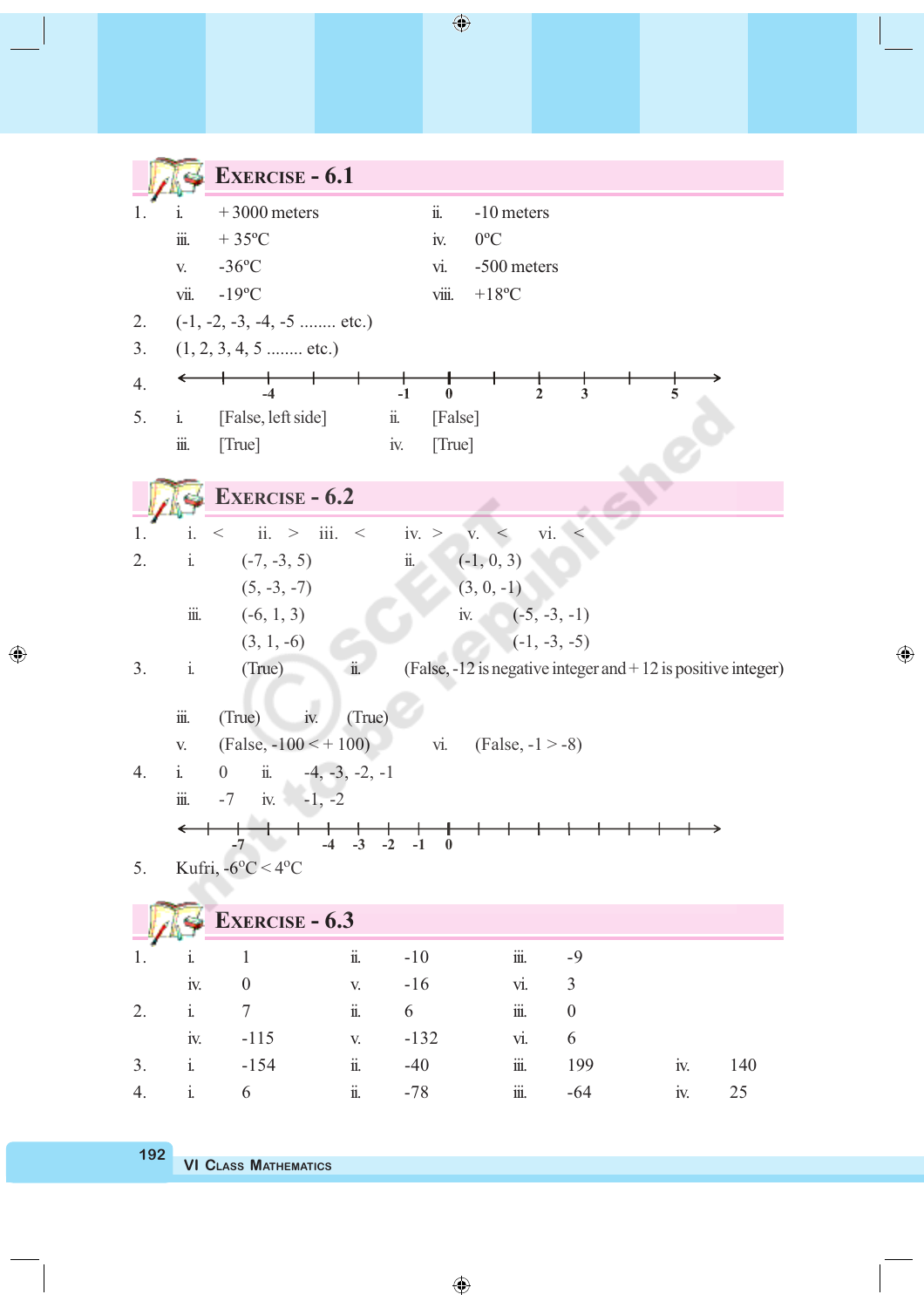|              | <b>EXERCISE - 6.4</b> |         |          |                  |          |     |    |
|--------------|-----------------------|---------|----------|------------------|----------|-----|----|
|              |                       | <br>11. | $-14$    | $\cdots$<br>111. | $-33$    |     |    |
| <b>IV.</b>   | $-33$                 | V.      | 44       | VI.              | 19       |     |    |
|              |                       | ii.     | >        | $\cdots$<br>111. | $\rm{>}$ | 1V. |    |
| $\mathbf{1}$ | 13                    | ii.     | $\theta$ | $\cdots$<br>111. | -9       | 1V. | -6 |
|              | $-13$                 | 11.     | 2 I      | $\cdots$<br>111. | $-33$    | 1V. | 88 |

**EXERCISE - 7.1** Shee  $1.$   $ii, iii$ 2. iv, v  $\begin{bmatrix} 13 \\ 2 \end{bmatrix}$  between 6 and 7  $\begin{bmatrix} 13 & 1 \end{bmatrix}$  $\frac{1}{2}$  between 6 and  $\frac{7}{2}$ 2  $\frac{7}{2}$  between 2 and 3  $\left[3\right]$ <sup>0</sup> 3 3. ii, iv  $2\frac{1}{2}$ 26 13  $\frac{26}{8} = \frac{13}{4}$  iii.  $\frac{92}{9}$ 79 9 1  $\frac{9}{9}$  5. i.  $\frac{9}{7}$  ii. 5  $\frac{1}{2}$  iii. 2  $\frac{1}{4}$  iv. 3 4. i.  $\frac{1}{3}$  ii.  $\frac{1}{9}$  iv.  $rac{1}{2}$  $2\frac{1}{4}$  $6\frac{2}{4}$ 7 **EXERCISE 7.2** 1.  $i, ii$  $\left(\frac{2}{3}, \frac{5}{3}, \frac{1}{3}, \frac{4}{6} = \frac{2}{3}\right)$  ii  $\left(\frac{3}{5} \text{ and } \frac{2}{5}\right)$   $\qquad \qquad \text{ii} \quad \left(\frac{7}{8}, \frac{2}{8}\right)$  $\left(\frac{7}{8}, \frac{2}{8}\right)$  $\frac{2}{2}, \frac{5}{2}, \frac{1}{2}, \frac{4}{2} = \frac{2}{2}$  $\frac{3}{2}$  and  $\frac{2}{5}$ 3. i **EXERCISE 7.3** Ascending Descending  $1 \quad 3 \quad 4 \quad 6$  $\frac{1}{8} < \frac{3}{8} < \frac{4}{8} < \frac{6}{8}$  or  $\frac{6}{8} > \frac{4}{8} > \frac{3}{8} > \frac{1}{8}$  $> \xrightarrow{4} > \xrightarrow{3} >$ i 8 8 8 8  $3 \t3 \t4 \t6 \t8$ Write in descending order yourself. ii 9 9 9 9 **-2 -1 0 1 2**  $\frac{1}{\frac{8}{6}}$ 2.  $\frac{2}{4} \frac{4}{5} \frac{5}{6} \frac{6}{8}$ **2 4 5 6 6 6 6**  $2 \t-4 \t-5 \t-6 \t-8$  $\lt$   $\lt$   $\lt$   $\lt$   $\lt$ 6 6 6 6 6

Free distribution by Government of A.P. **A** NSWERS

◈

**193**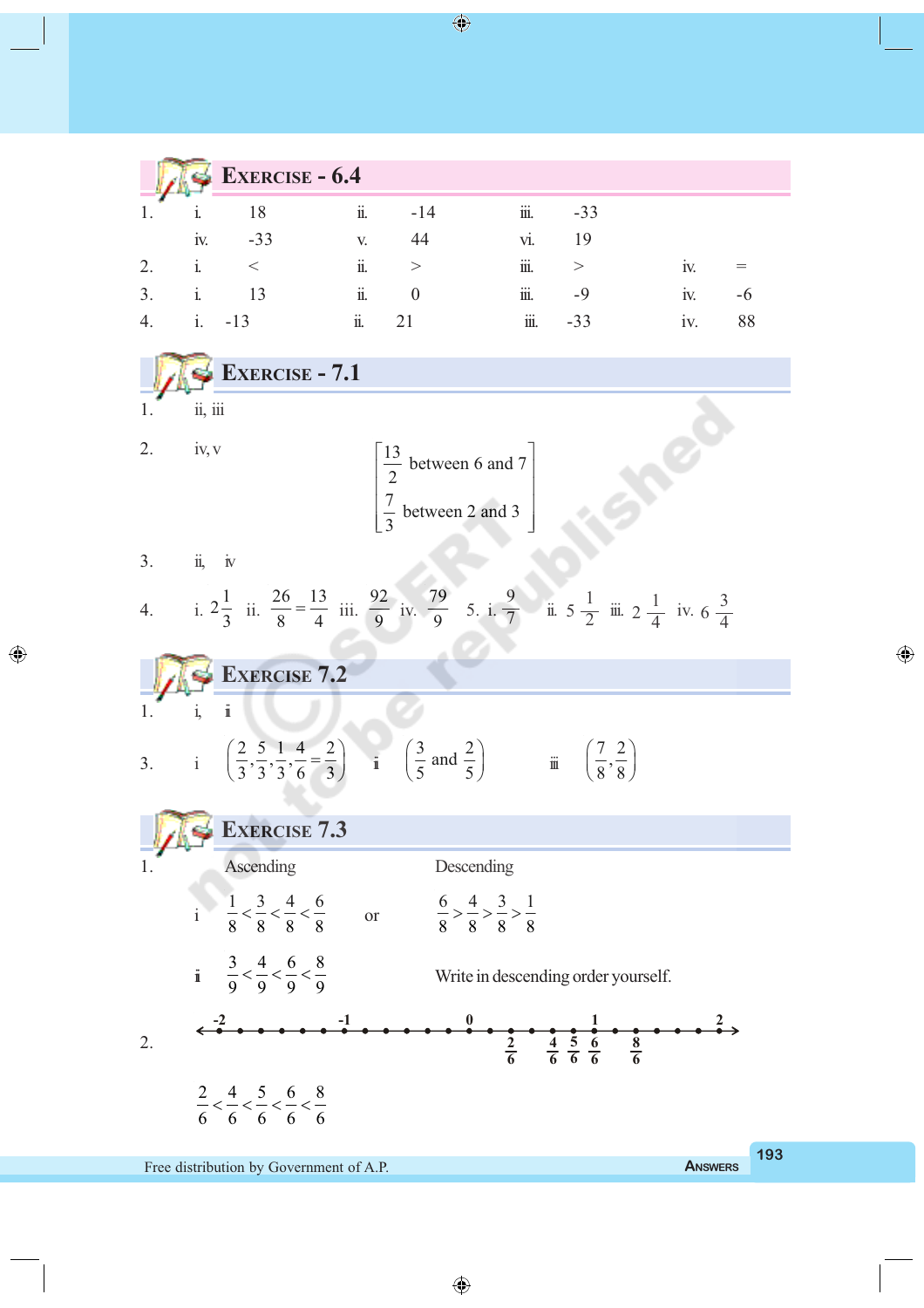$1 \square$ <sup>1</sup>  $3\Box$ <sup>2</sup>  $\frac{3}{4}$   $\geq \frac{2}{6}$  iii  $\frac{2}{3}$   $\geq \frac{2}{4}$  $>$ 3. i  $\frac{1}{6}$  |  $\leq$  |  $\frac{1}{3}$  i  $3 - 4$  $6\Box$ 3  $\frac{6}{6}$   $\equiv$   $\frac{3}{3}$  v  $\frac{5}{6}$   $\leq$   $\frac{5}{5}$ iv  $^{-1}$  $\leq$   $^{-1}$  $1\Box 1$  $\frac{1}{2}$   $\boxed{)}\frac{1}{5}$  i  $\frac{2}{4}$   $\boxed{)}\frac{3}{6}$  $\frac{2}{4}$  =  $\frac{3}{6}$  iii  $\frac{3}{5}$   $\leq \frac{2}{3}$ 4. i  $\frac{1}{5}$  $\leq$  $\frac{1}{3}$  $3\Box$  2  $\frac{3}{4}$   $\geq \frac{2}{8}$  v  $\frac{3}{5}$   $\leq \frac{6}{5}$  $7\Box$ 3  $\overline{)}$ iv  $\leq \frac{1}{5}$  vi  $5 - 5$  $9 - 9$ 4 5 5. i No ; because  $\frac{1}{5}$  is greater then 9 **SO** 9 5 ii No ;  $\frac{1}{16}$  is greater then 9 4  $\chi$ <sub>6</sub> 4 4 16  $=$  $\frac{4}{5} = \frac{10}{20}$ ; iii Yes 20 5 5  $\cancel{4}$  2 1 4 1  $=\stackrel{2}{\longrightarrow}$ iv No, because  $\frac{1}{30}$  is greater then  $\frac{1}{15}$ ; 30 15 15 2 6. Varshitha, because Lalita reach  $\frac{1}{5}$  of 100 that is 40 pages. 7. i + ii – ii +  $\frac{2}{18} = \frac{1}{9}$  i  $\frac{11}{15}$ 2 1  $\frac{2}{7}$  iv  $\frac{22}{22} = 1$ 2  $=$ 8. i  $\frac{1}{15}$  iii 22 5  $\frac{8}{9} = 1$  $\frac{8}{8} = 1$  vii  $\frac{1}{3}$ 1 3 v  $\frac{1}{15}$  vi  $\frac{1}{3}$  viii ix 4 5 4 8 9 7 9. i  $\frac{1}{10}$  i  $\frac{1}{21}$  iii  $\frac{1}{6}$  iv 27 2 5 10. Complete wall 11. 12. 7 8 9

◈

 $\bigoplus$ 

13. Reshma takes less time she takes  $\frac{1}{20}$  minutes less to half across the school ground.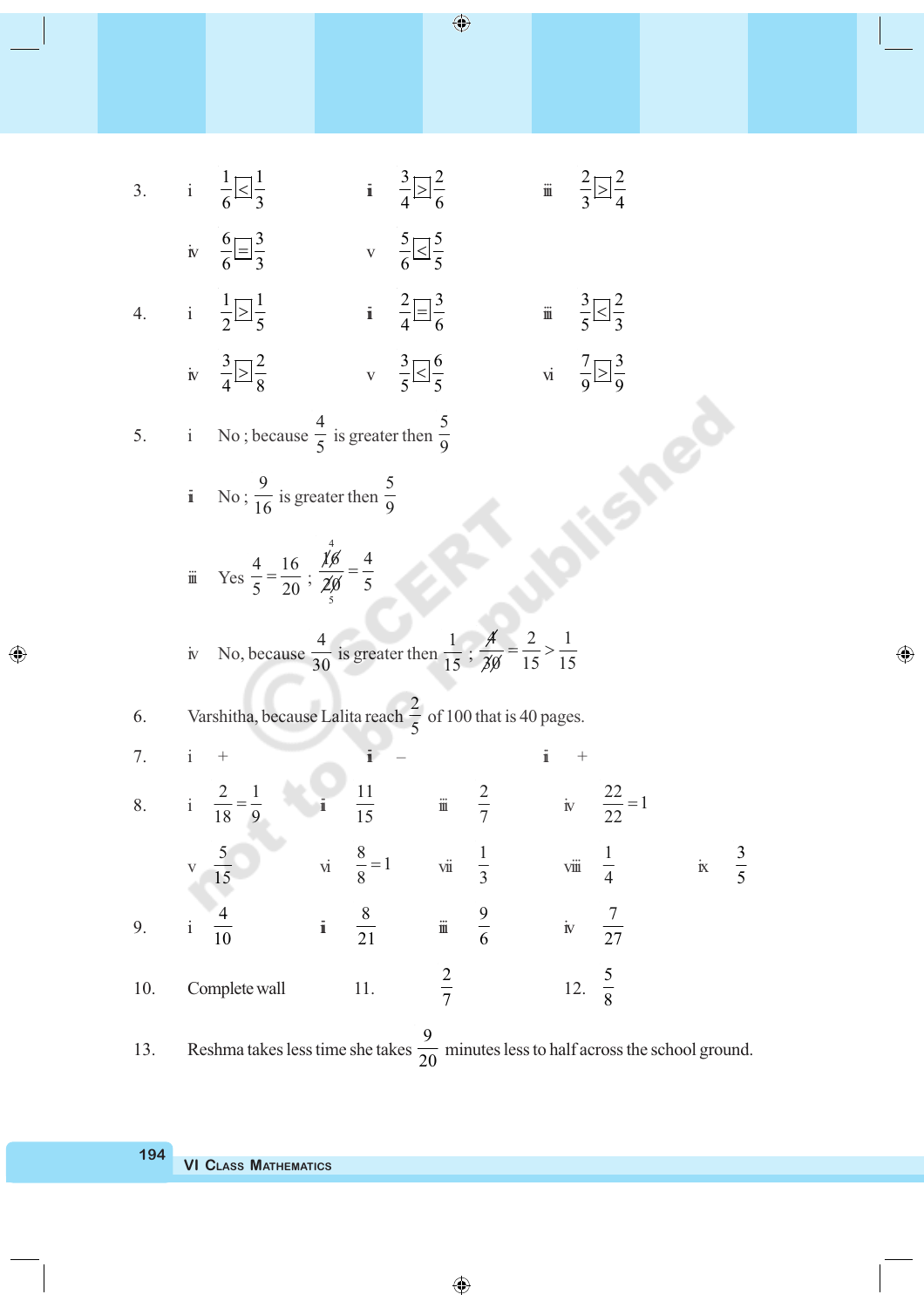

◈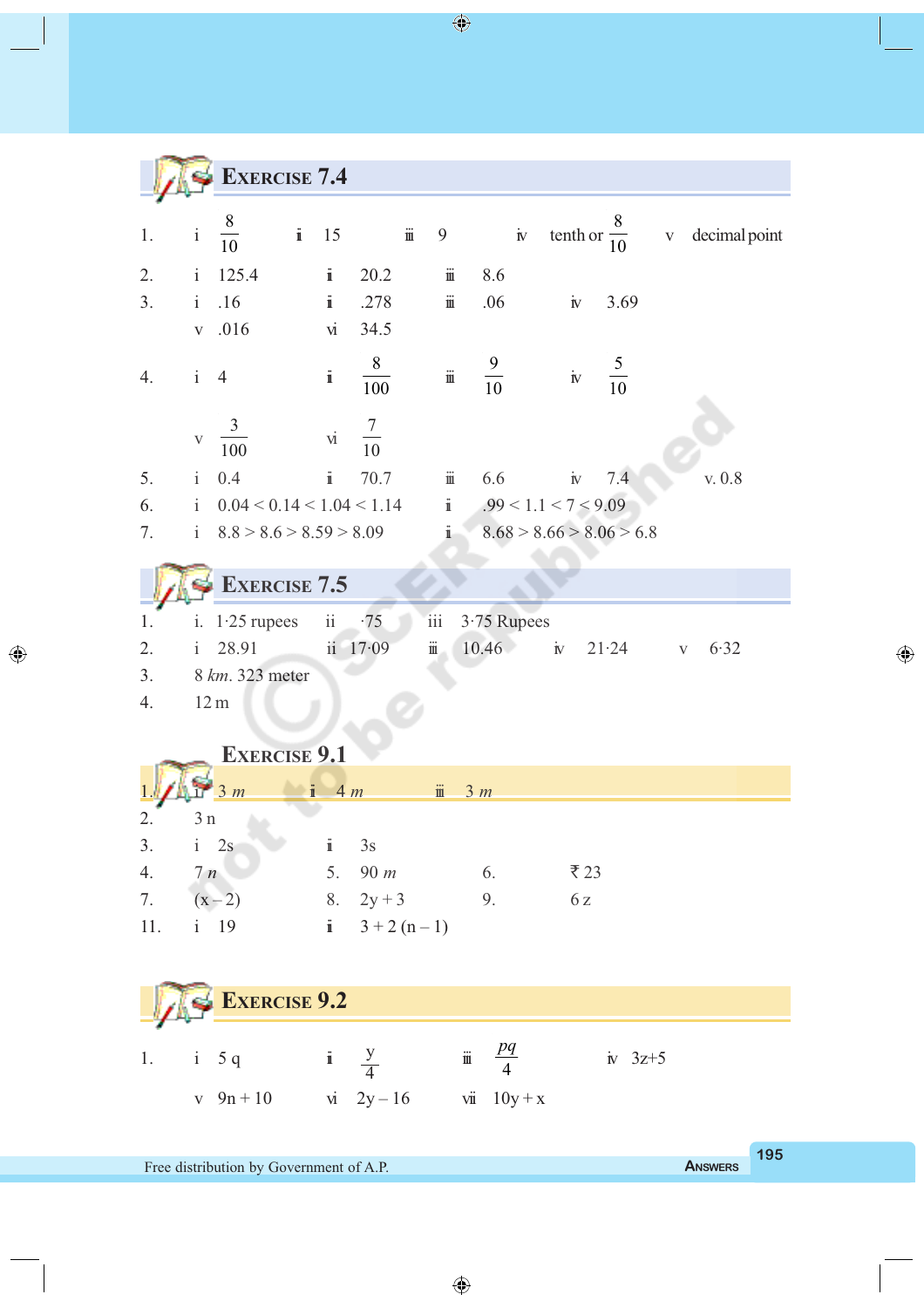|     | <b>EXERCISE 9.3</b>                                                                                      |                                        |                             |                                                 |                       |  |
|-----|----------------------------------------------------------------------------------------------------------|----------------------------------------|-----------------------------|-------------------------------------------------|-----------------------|--|
|     | i, iv, v, viii, x, xi, xii                                                                               |                                        |                             |                                                 |                       |  |
| 2.  | i<br>LHS = $x - 5$                                                                                       | $RHS = 6$                              |                             |                                                 |                       |  |
|     | i<br>LHS = $4y$                                                                                          | $RHS = 12$                             |                             |                                                 |                       |  |
|     | $\ddot{\mathbb{I}}$<br>LHS = $2z + 3$                                                                    | $RHS = 7$                              |                             |                                                 |                       |  |
|     | $LHS = 3p$<br>$\mathbf{N}$                                                                               | $RHS = 24$                             |                             |                                                 |                       |  |
|     | $LHS = 4$<br>$\mathbf{V}$                                                                                | $RHS = x - 2$                          |                             |                                                 |                       |  |
|     | $LHS = 20-3$<br>$\overline{M}$                                                                           | $RHS = -5$                             |                             |                                                 |                       |  |
| 3.  | $\mathbf{i}$<br>$x = 2$                                                                                  | $\mathbf{i} \quad \mathbf{y} = 9$      | $\ddot{\mathbb{I}}$         | $a = 8$                                         |                       |  |
|     | $\rm \dot{I} \! \dot{V}$<br>$p = 3$                                                                      | $v \quad n=5$                          | $\dot{M}$                   | $z = 9$                                         |                       |  |
|     | <b>EXERCISE 10.1</b>                                                                                     |                                        |                             |                                                 |                       |  |
| 1.  | 230 ст., 48 ст., 24 ст., 40 ст.                                                                          |                                        |                             |                                                 |                       |  |
| 2.  | Perimeters are 120, 120 cm., 120 cm., 144 cm. and cost of wire are ₹ 1800, ₹1800,<br>₹2160 respectively. |                                        |                             |                                                 |                       |  |
| 3.  | So many like $(1,6)$ $(2,5)$ $(3,4)$ $(2.5, 4.5)$ etc.                                                   |                                        |                             |                                                 | ₹840<br>4.            |  |
| 5.  | $20 \text{ cm}$<br>Ť.<br>$\mathbf{1}$                                                                    | $15 \text{ cm}$<br>$\ddot{\mathbb{I}}$ | $10 \text{ cm}$             | $12 \text{ cm}$<br>$\dot{\mathbb{N}}$           |                       |  |
| 6.  | Bunty; 13000 m                                                                                           | 7.                                     | length - 16 cm Breadth-8 cm |                                                 | 8.<br>$10 \text{ cm}$ |  |
| 9.  | $12 \text{ cm}$<br>$\mathbf{i}$<br>$\mathbf{1}$                                                          | 27 cm<br>$\dddot{\mathbb{I}}$          | $22 \text{ cm}$             |                                                 |                       |  |
|     | <b>EXERCISE 10.2</b>                                                                                     |                                        |                             |                                                 |                       |  |
| 1.  | $1000 \, cm^2$<br>i.<br>$\mathbf{1}$                                                                     | $\dddot{\mathbb{I}}$<br>2925 $m^2$     | $400 \, cm^2$               | 133 $km^2$                                      |                       |  |
| 2.  | i 676 $m^2$<br>$\mathbf{i}$                                                                              | $289$ $km^2$<br>$\ddot{\mathbf{m}}$    | $2704 \text{ cm}^2$         | $\rm \dot{I}$<br>$64 \text{ cm}^2$              |                       |  |
| 3.  | 45 cm                                                                                                    | 4.                                     | $1800 m^2$                  |                                                 |                       |  |
| 5.  | length of side = $10 \text{ cm}$ ; Area = $100 \text{ cm}^2$                                             |                                        |                             |                                                 |                       |  |
| 6.  | $200 \; m$                                                                                               | 7.                                     | $24 m^2$ ; ₹ 5760           |                                                 |                       |  |
| 8.  | Square plot; $64m^2$ 9.                                                                                  |                                        | 18.7 cm, rectangle          |                                                 |                       |  |
| 10. | The cost of fencing Rahul's field = $\overline{\xi}$ 1,20,00,000                                         |                                        |                             |                                                 |                       |  |
|     | The cost of fencing Ramu's field = $\overline{\xi}$ 1,35,00,000                                          |                                        |                             |                                                 |                       |  |
|     | Ramu can plant more trees; 1000 trees more                                                               |                                        |                             |                                                 |                       |  |
| 11. | 80 m                                                                                                     |                                        | 12. ₹ 26,400                |                                                 |                       |  |
| 13. | ₹ $5,04,000$                                                                                             | $\ddot{\mathbf{i}}$                    |                             |                                                 |                       |  |
| 14. | Area increases by 4 times<br>$\mathbf{i}$                                                                |                                        |                             | Area increases by 6 times                       |                       |  |
| 15. | Area increases by 4 times<br>$\mathbf{i}$                                                                | $\ddot{\mathbf{l}}$                    |                             | Area become $\frac{1}{4}$ of the original area. |                       |  |
| 196 | <b>VI CLASS MATHEMATICS</b>                                                                              |                                        |                             |                                                 |                       |  |

 $\bigoplus$ 

 $\bigoplus$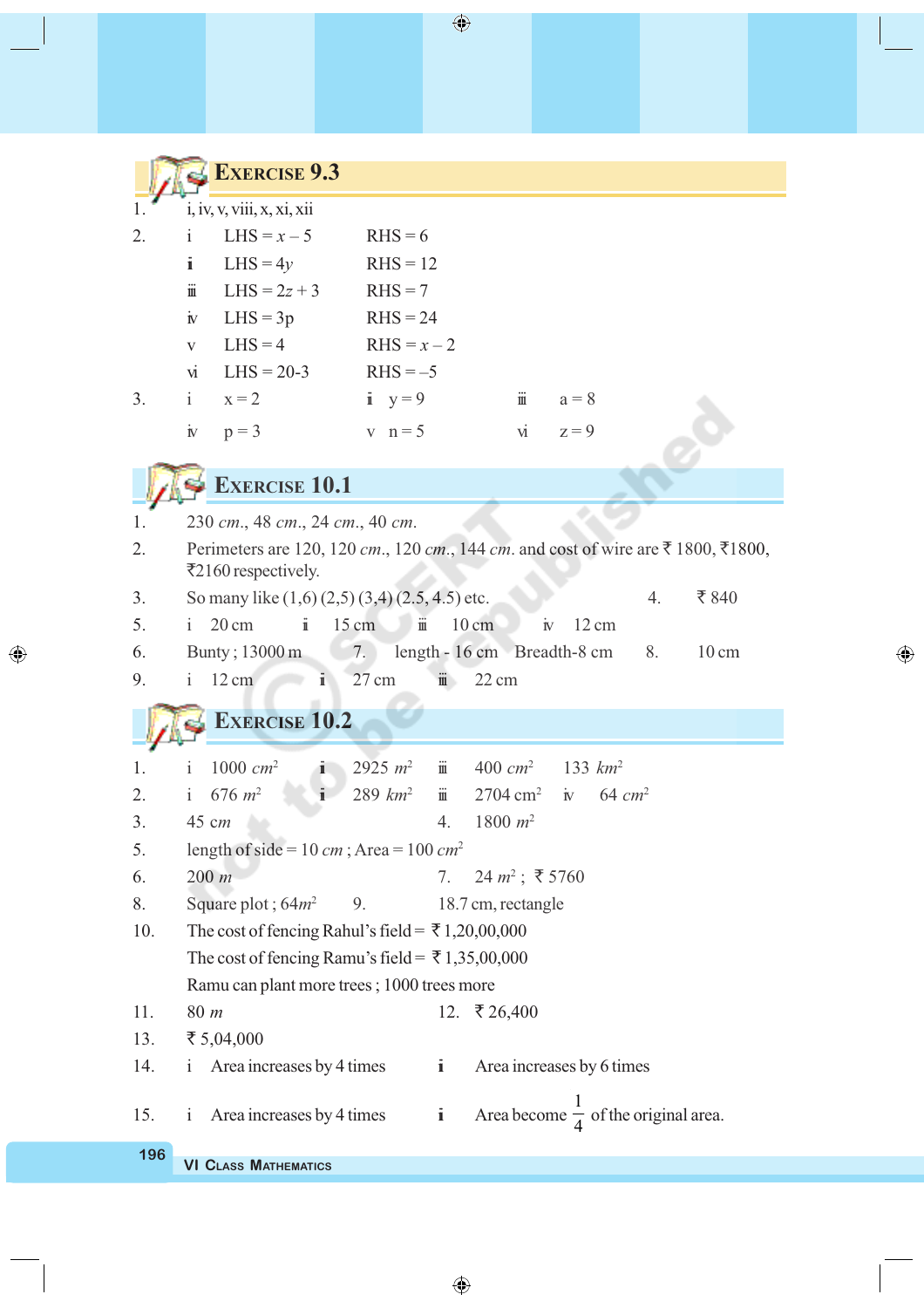**EXERCISE 11.1** 1. **i** 7:11 **ii** 2:3 **iv** 5:8 **v** 3:5 2. i 2 ii $\frac{1}{2}$  iii 2:1 23. i.  $1:4$  ii chilli : pulses, iii.  $1:1$  1 : 80 80 :1 **EXERCISE 11.2 Accord** 1. Simplest form- i, iii, v, vi i  $16 : 20 \rightarrow 4 : 5$ iv  $20 : 60 \rightarrow 1 : 3$ 2. Rice: wheat rice: total  $1 : 3$  1 : 4 3. i. 5:3 ii. 5:8 iii. 3:8 5.  $4:1$ 6. 20:60, simplest form is  $1:3$  7. 2:5 **EXERCISE 11.3** 1. i 15 ii 10 2. A  $X = 6$  cm  $XB = 8$  cm 3. Geeta =  $\bar{x}$  450, Laxmi =  $\bar{x}$  600 4. Satya =  $\overline{5}$  1350, siri =  $\overline{5}$  2250 6. numbers are 60 and 72 7. income =  $6534$ , saving =  $1188$ **EXERCISE 11.4** 1.  $\overline{7} 75$  2.  $\overline{7} 24$  3. 525 gram 4. 20 chair 5. 12 *hrs* 6. i  $\bar{x}$  25000 i 1 year 7 month 7.  $\overline{2}210$ 8. i. 480 sheeps ii. 8:11 iii. 11:3 9. Not, By changing order  $3, 5, 9, 15$  10.  $5^{\circ}$ 15 5 10 25  $=$ 11. 18 6 12 30

 $\bigoplus$ 

◈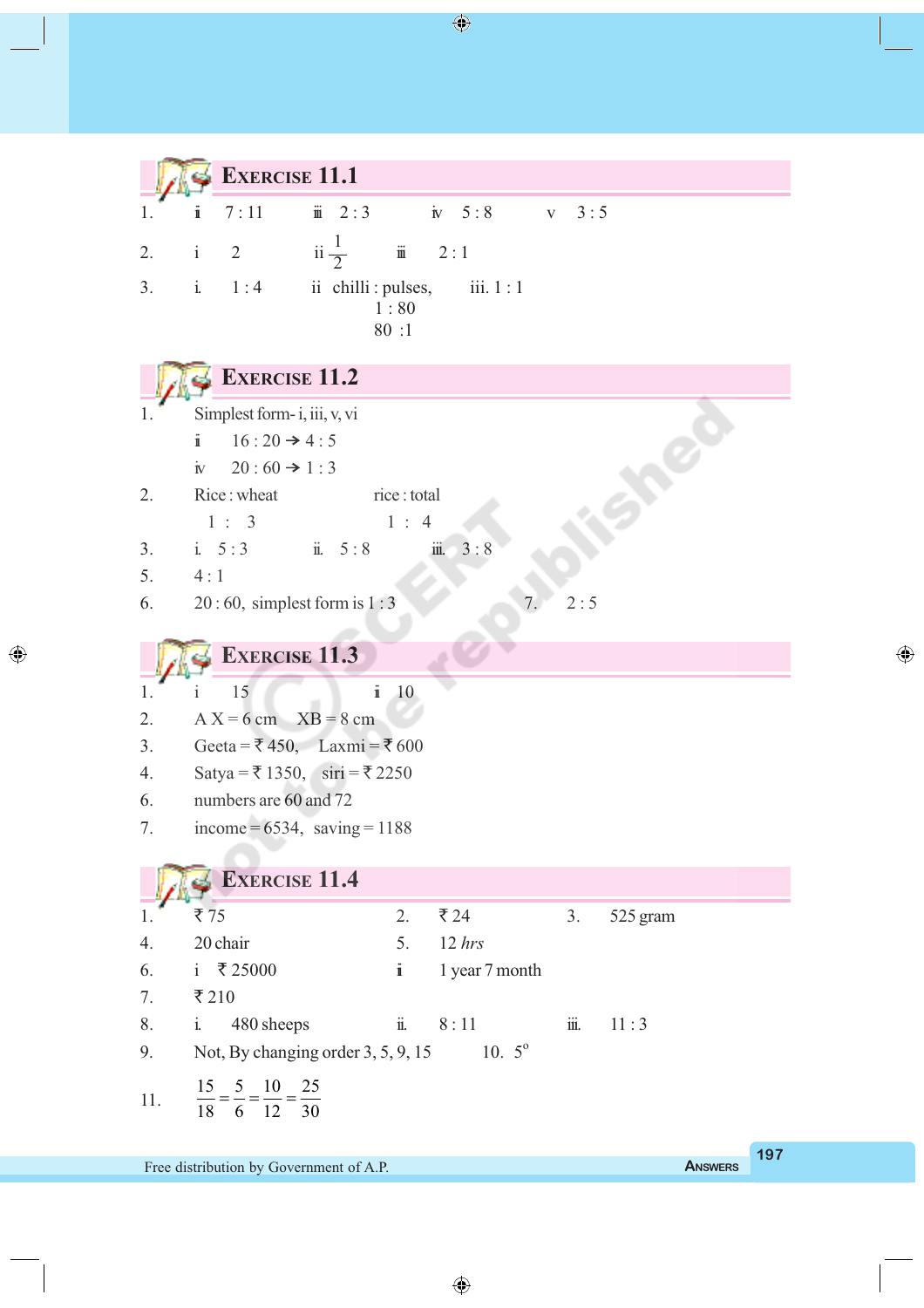|                     | 12.   Breadth   $10$   $20$                                                                            | $\vert$ 40                        |          |       |
|---------------------|--------------------------------------------------------------------------------------------------------|-----------------------------------|----------|-------|
|                     | Length $\begin{array}{ c c c } \hline \end{array}$ 1 25 $\begin{array}{ c c c } \hline \end{array}$ 50 | 100                               |          |       |
|                     |                                                                                                        | 13. i. $3:1$ ii. $1:4$ iii. $3:4$ |          |       |
|                     | 14. i. $5:4$ ii. $4:5$                                                                                 |                                   |          |       |
| 15. i. $3:1$ ii. 24 |                                                                                                        | $\dddot{m}$ , 8                   | iv. $30$ | v. 64 |
| 16. i $4:5$ ii. 12  |                                                                                                        | $\dddot{\mathbf{m}}$ . 30         | iv. 25   |       |

|   |                 | $\blacktriangleright$ EXERCISE 12.2 |   |                           |                      |     |              |  |                                                                   |
|---|-----------------|-------------------------------------|---|---------------------------|----------------------|-----|--------------|--|-------------------------------------------------------------------|
|   |                 |                                     |   | $\mathbf{u}$              |                      | 111 |              |  |                                                                   |
|   |                 |                                     |   | $\mathbf{V}$              |                      |     |              |  |                                                                   |
| 5 | $\frac{1}{1}$ 3 |                                     |   | $\mathbf{1}$ $\mathbf{1}$ | $\dddot{\mathbf{m}}$ |     | $\mathbf{N}$ |  |                                                                   |
|   | $\mathbf{V}$    | - 6                                 | М |                           |                      |     |              |  | Un countable lines which passes through the centre of the circle. |

|    |                     | <b>EXERCISE 14.1</b> |                                                               |                   |         |                    |          |  |
|----|---------------------|----------------------|---------------------------------------------------------------|-------------------|---------|--------------------|----------|--|
| 1. | Faces               | Edges                | Vertices                                                      |                   |         |                    |          |  |
|    | $\overline{4}$      | 6                    | $\overline{4}$                                                |                   |         |                    |          |  |
| 2. | F                   | E                    | $\rm V$                                                       |                   |         |                    |          |  |
|    | 5                   | 8                    | 5                                                             |                   |         |                    |          |  |
| 3. | Cone                |                      |                                                               |                   |         |                    |          |  |
|    | Cylendre            | $\mathbf{1}$         | $\overline{2}$                                                |                   |         |                    |          |  |
|    | Sphere              |                      | Nill<br>Nil                                                   |                   |         |                    |          |  |
| 4. | Faces <sub>2</sub>  |                      |                                                               |                   |         |                    |          |  |
|    | Edges 9             |                      |                                                               |                   |         |                    |          |  |
|    | Vertices 6          |                      |                                                               |                   |         |                    |          |  |
|    |                     |                      |                                                               |                   |         |                    |          |  |
|    |                     | <b>EXERCISE 14.2</b> |                                                               |                   |         |                    |          |  |
| 1. | 1                   |                      | Not because polygon is a closed figure made by straight lines |                   |         |                    |          |  |
|    | $\ddot{\mathbf{m}}$ |                      | not, see the above answer and find.                           |                   |         |                    |          |  |
| 2. | pentagon<br>1       | $\mathbf{1}$         | octagon                                                       | $\ddot{\text{m}}$ | hexagon | $\dot{\mathbf{N}}$ | triangle |  |

 $\bigoplus$ 

 $\bigoplus$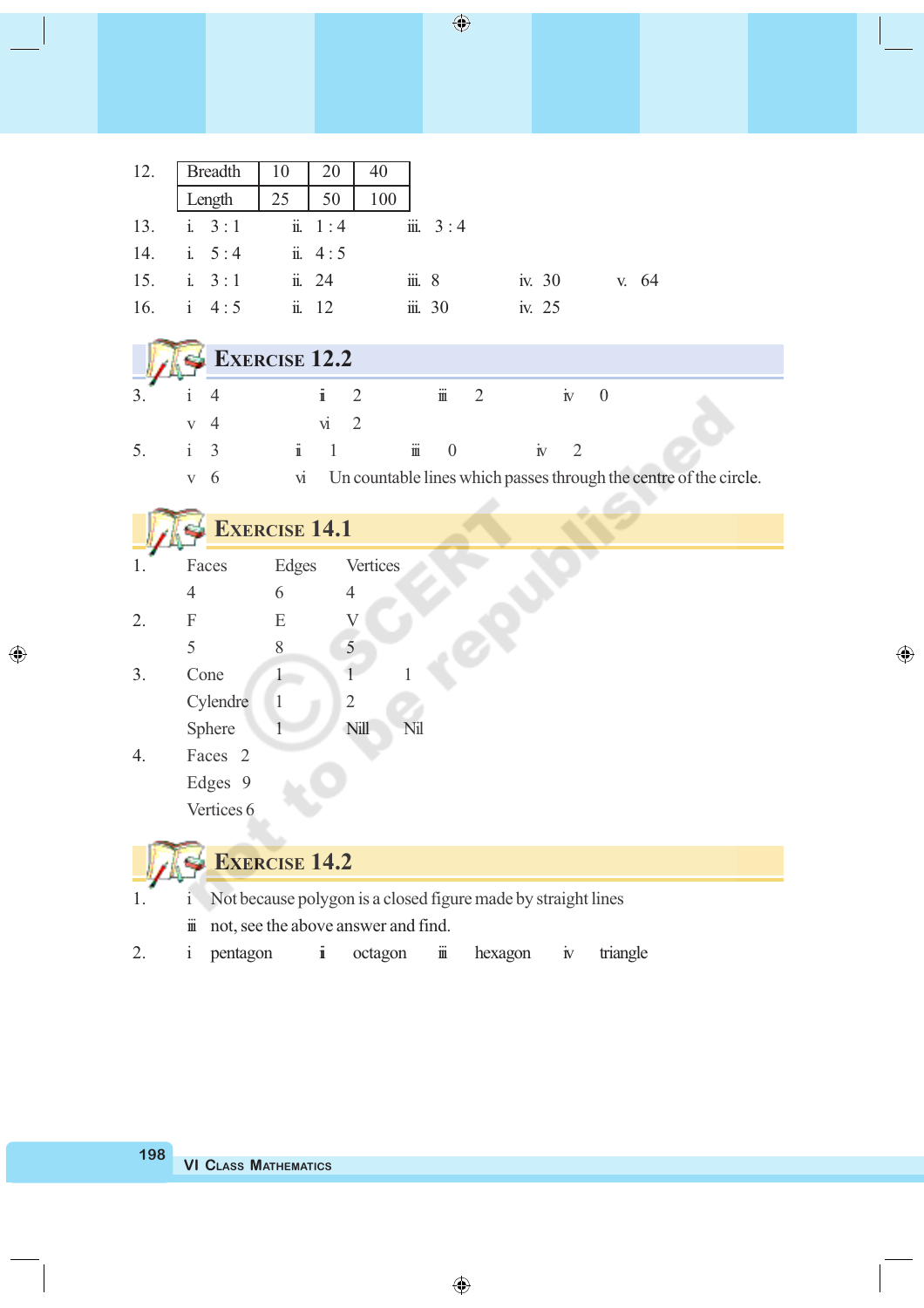## **INSTRUCTIONS TO TEACHERS**

⊕

#### **Dear Teachers ………**

◈

Greetings and a hearty welcome to the newly developed textbook Mathematics for class VI.

- The present textbook is developed as per the syllabus and academic standards conceived by the mathematics position paper prepared based on APSCF – 2011 and RTE – 2009 for Upper Primary stage of education.
- The new textbook constitutes 14 chapters with concepts from the main branches of mathematics like Number system, Arithemetic, Algebra, Geometry, Mensuration and Statistics.
- The concepts in these chapters emphasize the prescribed academic standards of Problem Solving, Reasoning-proof, Communication, Connections and representation. These are aimed at to develop the skills of observation of patterns, making generalization through deductive, inductive and logical thinking finding different methods for problem solving, questioning, interaction etc., and the utilization of the same in daily life.
- The situations, examples and activities given in the textbook are based on the competencies acquired by the child at Primary Stage. So the child participates actively in all the classroom activities and enjoys learning of Mathematics.

⊕

- Primary objective of teacher should be to achieve the "Academic standards" by involving students in the discussions and activities suggested in the textbook and making them to understand the concepts.
- Mere completion of a chapter by teacher doesn't make any sense. The skills specified in the syllabus and academic standards prescribed should be exhibited by the student only ensures the completion of the chapter.
- Students should be encouraged to answer the questions given in the chapters. These questions help to improve logical, inductive and deductive thinking of the child.
- Understanding and generalization of properties are essential. Student first finds the need and then proceeds to understand, followed by solving similar problems on his own and then generalises the facts. The strategy in the presentation of concepts followed.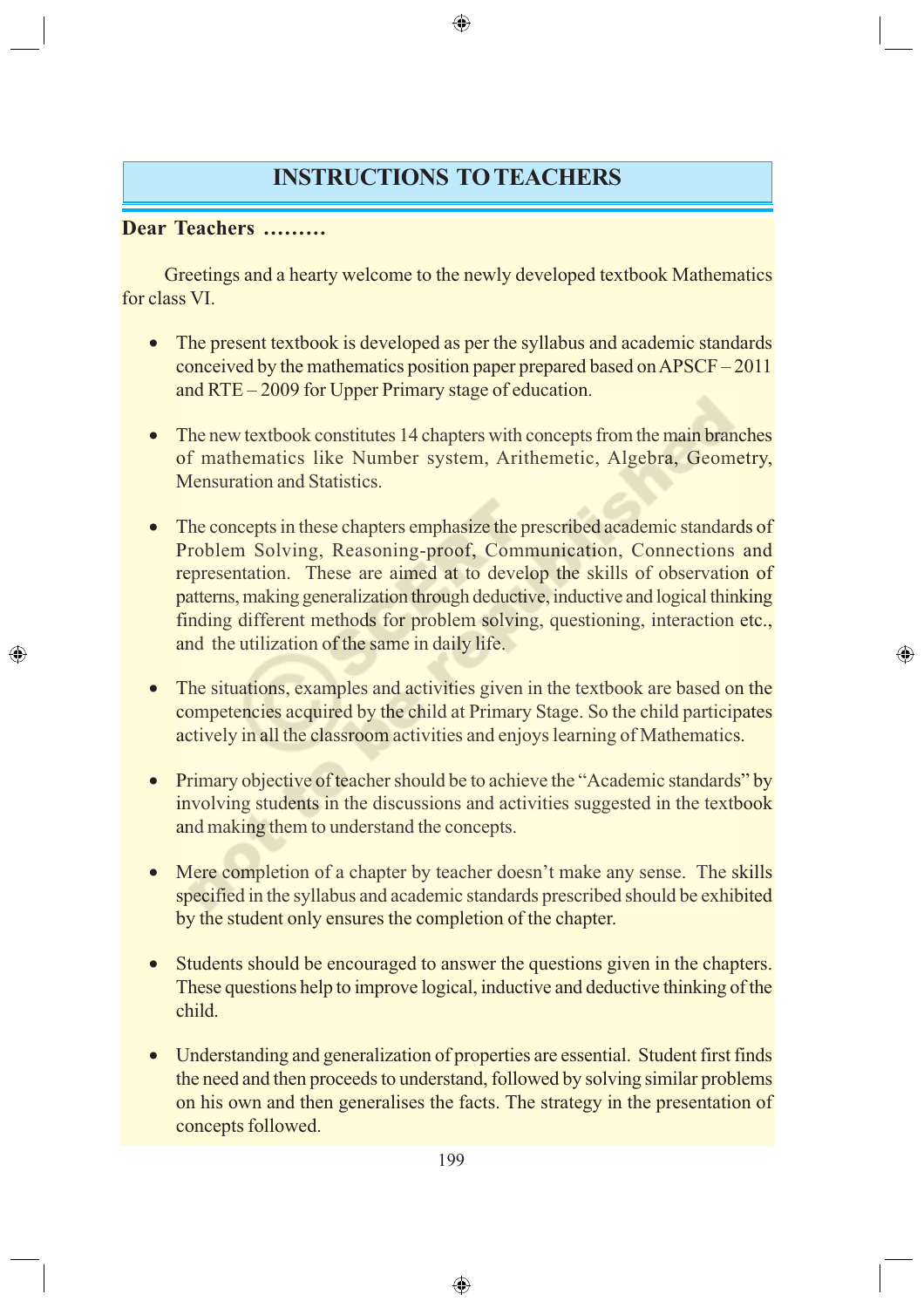- Clear illustrations and suitable pictures are given wherever it was found connection and corrects the misconnection necessary.
- Exercises of 'Do This' and 'Try This' are given extensively after completion of each concept. Exercises given under 'Do This' are based on the concept taught. After teaching of two or three concepts some exercises are given based on them. Questions given under 'Try This' are intended to test the skills of generalization of facts, ensuring correctness of statements, questioning etc., 'Do This' exercise and other exercises given are supposed to be done by students on their own. This process helps the teacher to know how far the students can fare with the concepts they have learnt. Teacher may assist in solving problem given in 'Try This' sections.
- Students should be made to digest the concepts given in "what have we discussed" completely. The next chapter is to be taken up by the teacher only after satisfactory performance by the students in accordance with the academic standards designated for them (given at the end).
- Teacher should prepare his own problems related to the concepts besides solving the problems given in the exercises. Moreover students should be encouraged to identify problems from day- to-day life or create their own problems.

⊕

◈

• Above all the teacher should first study the textbook completely thoroughly and critically. All the given problems should be solved by the teacher well before the classroom teaching.

**POLY**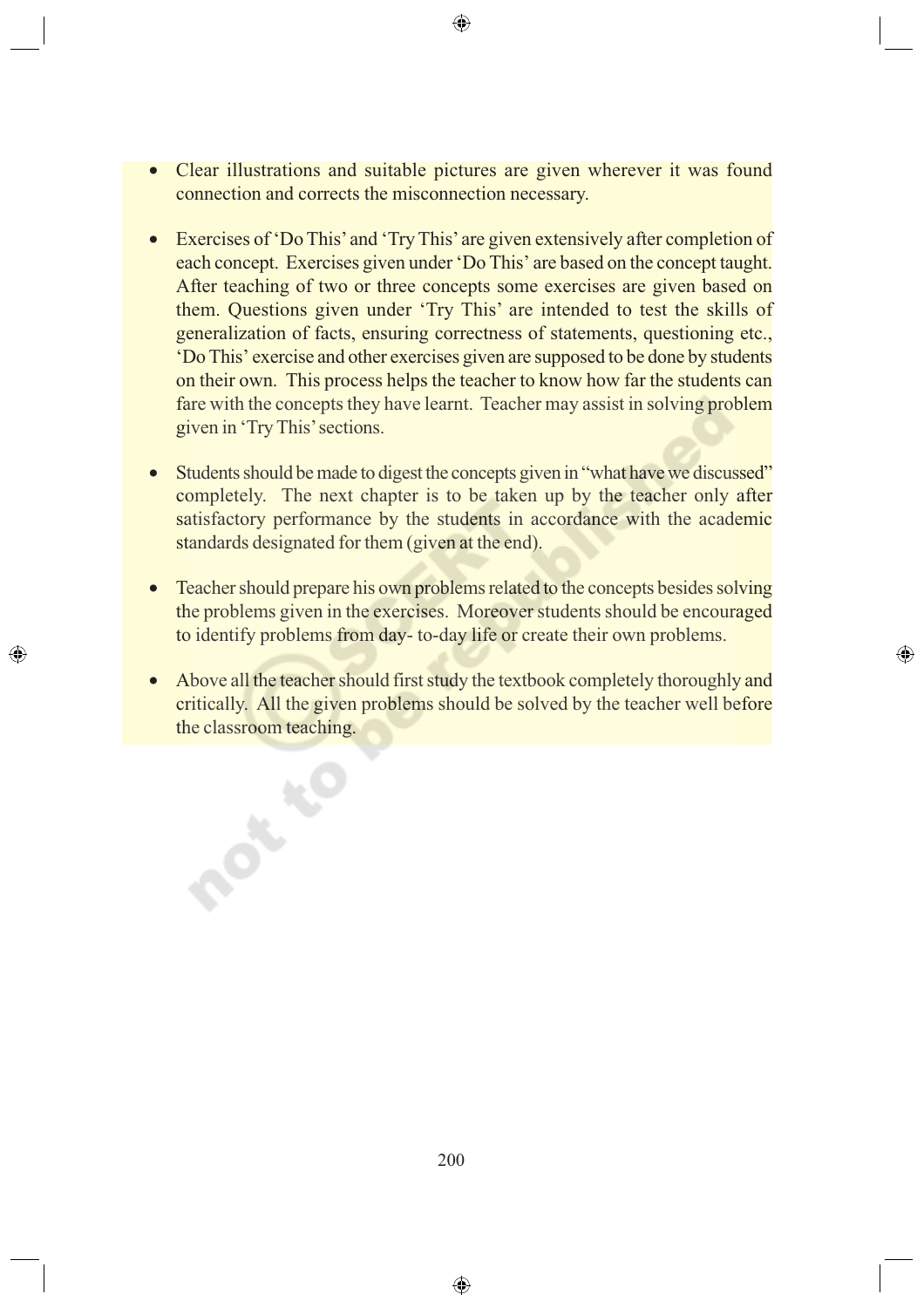|                                                                                                                                | <b>Syllabus</b>                                                                                                                                                                                                                                                                                                                                                                                                                                                                                                                                                                                                                                             |
|--------------------------------------------------------------------------------------------------------------------------------|-------------------------------------------------------------------------------------------------------------------------------------------------------------------------------------------------------------------------------------------------------------------------------------------------------------------------------------------------------------------------------------------------------------------------------------------------------------------------------------------------------------------------------------------------------------------------------------------------------------------------------------------------------------|
| Area & Chapters                                                                                                                | <b>Syllabus Description</b>                                                                                                                                                                                                                                                                                                                                                                                                                                                                                                                                                                                                                                 |
| <b>Number</b><br><b>System</b><br>(60 hrs)<br>1. Knowing<br>our<br><b>Numbers:</b><br>2. Whole<br><b>Numbers</b><br>3. Playing | (i) Knowing our Numbers:<br>• Consolidating the sense of Number up to 99,999; Estimation of<br>numbers, Comparison of numbers; Place value (recapitulation and<br>extension); connectives: use of symbols =, $\le$ , $>$ ; Use of brackets.<br>• Word problems on number operations involving large numbers up to a<br>maximum of 6 digits in the answer (This would include conversions of units<br>of length & mass from the larger to the smaller units).<br>• Estimation of outcome of number operations.<br>• Introduction to large numbers (a) up to lakhs and ten lakhs(b) up to crores<br>and ten crores·International system of numbers (Millions) |
| with<br><b>Numbers</b><br>6. Integers<br>7. Fractions<br>and<br><b>Decimals</b>                                                | (ii) Whole numbers:<br>• Natural numbers, whole numbers.<br>• Properties of numbers (closure, commutative, associative, distributive,<br>additive identity, multiplicative identity).<br>• Number line. Seeing patterns, identifying and formulating rules to be done<br>by children.<br>· Utility of properties in fundamental operations.                                                                                                                                                                                                                                                                                                                 |
|                                                                                                                                | (iii) Playing with Numbers:<br>• Consolidating divisibility rules of $2,3,5,6,9,10$ .<br>• Discovering divisibility rules of 4,8,11 through observing patterns.<br>• Multiples and factors, Even/odd numbers, prime/composite numbers,<br>Co-prime numbers.<br>• Prime factorization, every number can be written as products of prime<br>factors.<br>• HCF and LCM, primefactorization and division method.<br>• Property: LCM $\times$ HCF = product of twonumbers.<br>• LCM & HCF of co-primes.<br>• Importance of Zero, and its properties                                                                                                              |
|                                                                                                                                | (iv) Negative Numbers and Integers:<br>• How negative numbers arise, models of negative numbers, connection to<br>daily life, ordering of negative numbers, representation of negative numbers<br>on number line.<br>• Children to see patterns, identify and formulate rules.<br>• Understanding the definition of integers, identification of integers on the<br>number line.<br>• Operation of addition and subtraction of integers, showing the operations<br>on the number line (Understanding that the addition of negative integer<br>reduces the value of the number).<br>• Comparison of integers, ordering of integers.                           |

 $\bigoplus$ 

 $\bigoplus$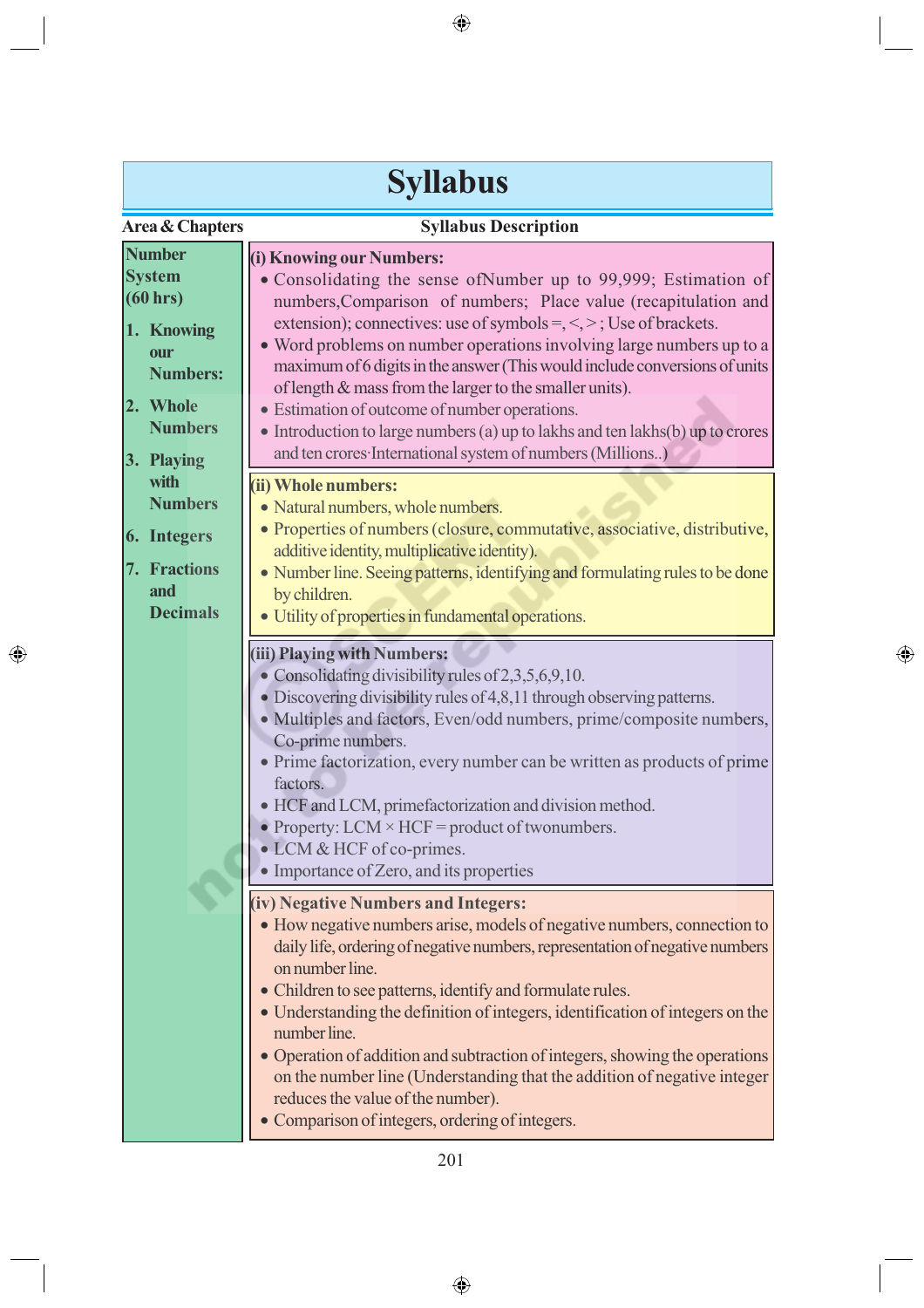|                                                                    | (v) Fractions and Decimals:<br>• Revision of what a fraction is, Fraction as a part of whole.<br>• Representation of fractions (pictorially and on number line)<br>• Fraction as a division, proper, improper & mixed fractions<br>• Equivalent fractions, like, unlike fractions, comparison of fractions.<br>• Addition and subtraction of fractions.<br>• Word problems (Avoid large and complicated calculations).<br>• Estimates the degree of closeness of a fractions $(1/2, \frac{1}{4}, \frac{3}{4}$ etc.,).<br>• Review of the idea of a decimal fraction |
|--------------------------------------------------------------------|---------------------------------------------------------------------------------------------------------------------------------------------------------------------------------------------------------------------------------------------------------------------------------------------------------------------------------------------------------------------------------------------------------------------------------------------------------------------------------------------------------------------------------------------------------------------|
|                                                                    | • Place value in the context of decimal fraction.<br>• Inter conversion of fractions and decimal fractions (avoid recurring decimals<br>at this stage).<br>• Word problems involving addition and subtraction of decimals (word<br>problems should involve two operations) Contexts: money, mass, length<br>temperature.                                                                                                                                                                                                                                            |
| <b>Algebra</b><br>(15 hr)<br>9. Intrtoduction<br><b>Algebra</b>    | <b>Intrtoduction Algebra:</b><br>• Introduction to variable through patterns and through appropriate<br>word problems and generalizations (example $5 \times 1 = 5$ etc.).<br>• Generate such patterns with more examples.<br>• Introduction to unknowns through examples with simplecontexts<br>(single operations).<br>• Number forms of even and odd $(2n, 2n+1)$ .                                                                                                                                                                                              |
|                                                                    |                                                                                                                                                                                                                                                                                                                                                                                                                                                                                                                                                                     |
| <b>Arthematic</b><br>(15hrs)<br>11. Ratio and<br><b>Proportion</b> | <b>Ratio and Proportion:</b><br>• Concept of Ratio<br>• Proportion as equality of tworatios<br>• Unitary method (with only direct variation implied)<br>· Word problems<br>• Understanding ratio and proportion in Arithmetic                                                                                                                                                                                                                                                                                                                                       |

 $\bigoplus$ 

 $\bigoplus$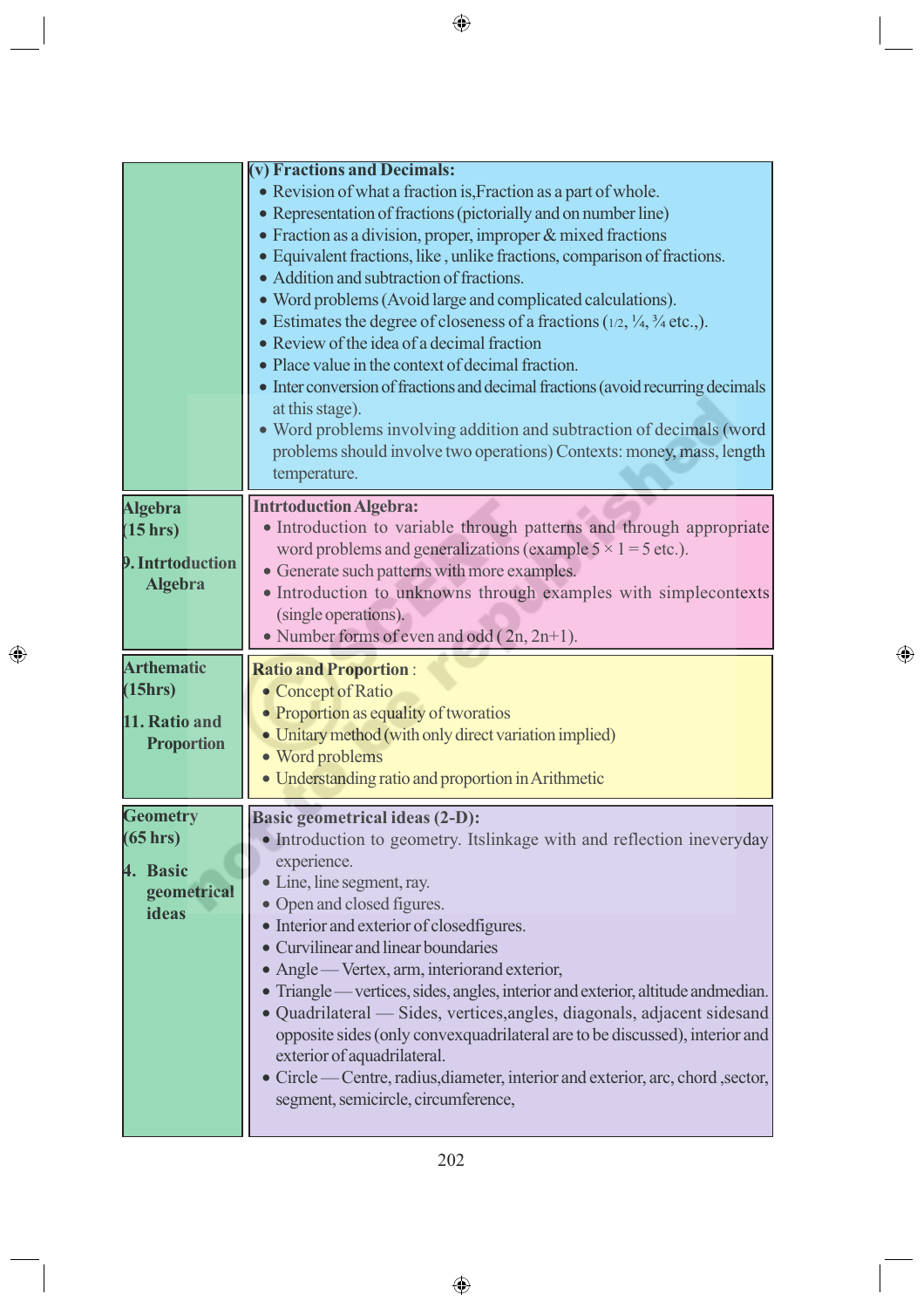| 5. Measures        | <b>Measures of Lines and Angles:</b>                                                                                                                       |
|--------------------|------------------------------------------------------------------------------------------------------------------------------------------------------------|
| of Lines           | • Measure of Line segment.                                                                                                                                 |
| and Angles         | • Measure of angles.                                                                                                                                       |
| 12. Symmetry       | · Types of angles- acute, obtuse, right, straight, reflex, completeand zero angle.<br>• Pair of lines Intersecting and perpendicular lines Parallel lines. |
| 13. Practical      |                                                                                                                                                            |
| <b>Geometry</b>    | <b>Symmetry:</b><br>• Observation and identification of 2-D symmetrical objects for reflection                                                             |
| 14. Understand-    | symmetry.                                                                                                                                                  |
| ing 3D, 2D         | • Operation of reflection (taking mirror images) of simple 2-D objects.                                                                                    |
| <b>Shapes</b>      | • Recognising reflection symmetry (identifying axes).                                                                                                      |
|                    |                                                                                                                                                            |
|                    | <b>Practical Geometry (Constructions):</b>                                                                                                                 |
|                    | • Drawing of a line segment (using Straight edge Scale, protractor,                                                                                        |
|                    | compasses).<br>• Construction of circle.                                                                                                                   |
|                    | • Perpendicular bisector.                                                                                                                                  |
|                    | • Construction of angles (using protractor)                                                                                                                |
|                    | • Angle 60°, 120° (UsingCompasses)                                                                                                                         |
|                    | • Angle bisector - making angles of $30^\circ$ , $45^\circ$ , $90^\circ$ etc. (using compasses)                                                            |
|                    | • Angle equal to a given angle (using compass)                                                                                                             |
|                    | • Drawing a line perpendicular to a given line from a point                                                                                                |
|                    | a) onthe line b) outside the line.                                                                                                                         |
|                    |                                                                                                                                                            |
|                    |                                                                                                                                                            |
|                    | <b>Understand-ing 3D, 2D Shapes:</b>                                                                                                                       |
|                    | • Identification of 3-D shapes: Cubes, Cuboids, cylinder, sphere, cone, prism                                                                              |
|                    | (triangular), pyramid (triangular and square) Identification and locating                                                                                  |
|                    | in the surroundings                                                                                                                                        |
|                    | • Elements of 3-D figures. (Faces, Edges and vertices)<br>• Nets for cube, cuboids, cylinders, cones and tetrahedrons.                                     |
|                    |                                                                                                                                                            |
| <b>Mensuration</b> | <b>Perimeter and Area:</b>                                                                                                                                 |
| (15 hrs)           | • Introduction and general understanding of perimeter using many shapes.                                                                                   |
| 10. Perimeter      | • Shapes of different kinds with the same perimeter.                                                                                                       |
| and Area           | • Concept of area, Area of a rectangle and a square Counter examples to                                                                                    |
|                    | different misconnects related to perimeter and area.                                                                                                       |
|                    | • Perimeter of a rectangle – and its special case – a square.                                                                                              |
|                    | • Deducing the formula of the perimeter for a rectangle and then a square                                                                                  |
|                    | through pattern and generalisation.                                                                                                                        |
| Data<br>8.         | <b>Data Handling:</b>                                                                                                                                      |
| <b>Handling</b>    | • What is data.                                                                                                                                            |
| (10 hrs)           | • Collection and organisation of data - examples of organising it in tally marks                                                                           |
|                    | and a table.                                                                                                                                               |
|                    | • Pictograph-Need for scaling inpictographs interpretation & construction.<br>• Making bar graphs for givendata interpreting bar graphs.                   |

 $\bigoplus$ 

 $\bigoplus$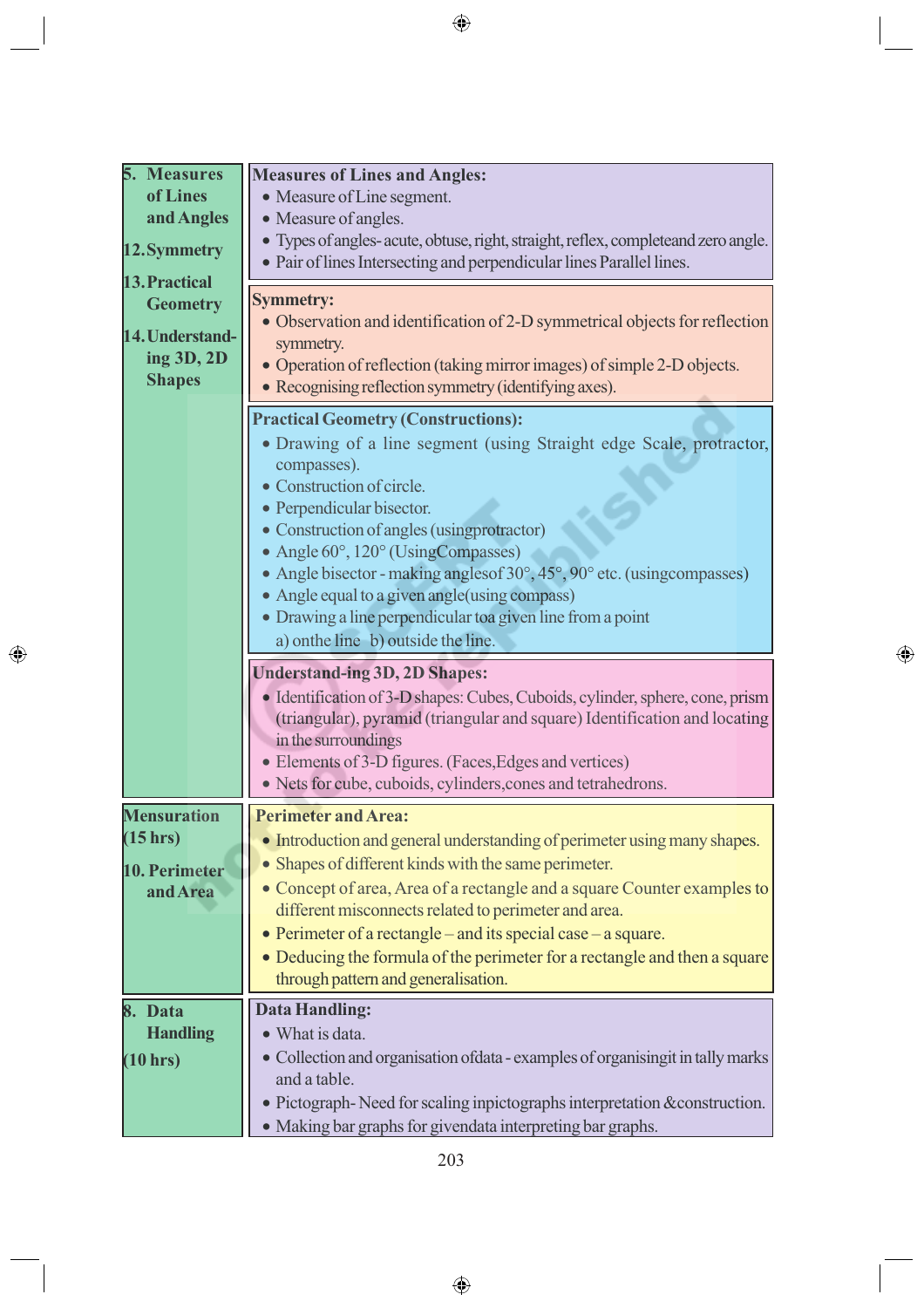# **Academic Standards**

 $\bigoplus$ 

| <b>CONTENT</b>                     |                                   | <b>ACADEMIC STANDARDS</b>                                                                                                                                                                                                           |
|------------------------------------|-----------------------------------|-------------------------------------------------------------------------------------------------------------------------------------------------------------------------------------------------------------------------------------|
| Number system<br>1. Knowing<br>our | Problem<br><b>Solving</b>         | • Word problems on number operations involving large<br>numbers up to a maximum of 5 digits in the answers.<br>• Conversions of units of length and mass.                                                                           |
| numbers                            | <b>Reasoning,</b><br><b>Proof</b> | • Estimation of outcome of number operations.<br>• Comparison of numbers up to large numbers with concept<br>of place value.<br>• Formation of different numbers by using given numbers and<br>select biggest, smallest among them. |
|                                    |                                   | Communication: • Writes any five digit numbers in words and vice versa.<br>• Comparison of five digit numbers using the symbols $\le$ >, =                                                                                          |
|                                    | <b>Connections:</b>               | • Understands the Usage of large numbers in daily life (village<br>population, income from land, etc.)                                                                                                                              |
|                                    |                                   | <b>Representation:</b> Expresses the numbers into expanded and compact form<br>By using unit, ten, hundred, thousand blocks represents<br>numbers through them.                                                                     |
| 2. Whole<br>numbers                | Problem<br><b>Solving</b>         |                                                                                                                                                                                                                                     |
|                                    | <b>Reasoning,</b><br><b>Proof</b> | • Verification of properties of whole numbers such as<br>closure, associative, inverse, identity, distributive,<br>commutative $(+,-x)$                                                                                             |
|                                    |                                   | <b>Communication:</b> Understands the need of whole number instead of natural<br>numbers.                                                                                                                                           |
|                                    | <b>Connections:</b>               | • Finds the usage of whole numbers from their daily life.<br>• Understands the relation between N, and W.                                                                                                                           |
|                                    |                                   | Representation: • Represents the whole numbers on the number line.                                                                                                                                                                  |
| 3. Playing with<br><b>Numbers</b>  | <b>Problem</b><br><b>Solving</b>  | • Simplification of numerical statements involving two or<br>more brackets<br>• Tests the divisibility rules                                                                                                                        |
|                                    |                                   | • Understands the use of LCM and HCF in different<br>situations and find them in division, prime factorization<br>method.                                                                                                           |

 $\bigoplus$ 

 $\bigoplus$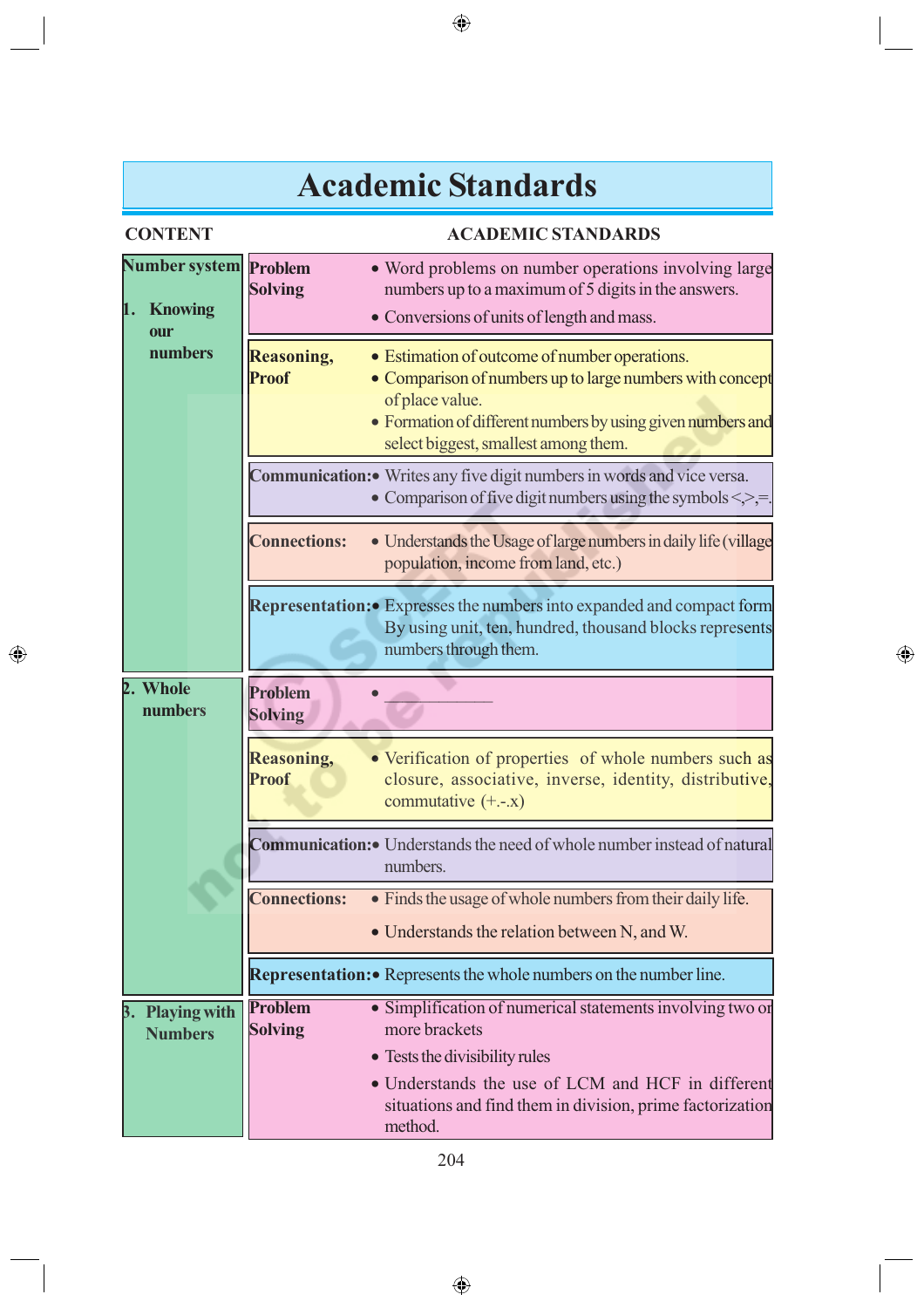|                                            | Reasoning,<br><b>Proof</b>        | • Finds the logic behind the divisibility rules.<br>• Understands the relationship between LCM and HCF of<br>two numbers by verification, why this relation hold only<br>in two numbers, take more than two numbers and see the<br>pattern, conclude<br><b>Communication:</b> Uses brackets involving fundamental operations. |  |  |  |
|--------------------------------------------|-----------------------------------|-------------------------------------------------------------------------------------------------------------------------------------------------------------------------------------------------------------------------------------------------------------------------------------------------------------------------------|--|--|--|
|                                            | <b>Connections:</b>               | • Establishes the relation among factors.<br>• Under stands the use of LCM and HCF from their real<br>life situations.<br>• Finds the patterns in division, multiplication tables.                                                                                                                                            |  |  |  |
|                                            | <b>Representation:</b>            |                                                                                                                                                                                                                                                                                                                               |  |  |  |
| 6. Integers                                | <b>Problem</b><br><b>Solving</b>  | • Solves the problems on addition, subtraction involving<br>integers                                                                                                                                                                                                                                                          |  |  |  |
|                                            | <b>Reasoning,</b><br><b>Proof</b> | • Compares integers, and ordering of integers.<br>• Difference of +, between N, and Z                                                                                                                                                                                                                                         |  |  |  |
|                                            |                                   | <b>Communication:</b> Understands the necessity of set of integers.                                                                                                                                                                                                                                                           |  |  |  |
|                                            | <b>Connections:</b>               | $\bullet$ Finds the connection among N,W and Z                                                                                                                                                                                                                                                                                |  |  |  |
|                                            |                                   | Representation: • Represents the integers on the number line.<br>• Shows the addition, subtraction on the number line.                                                                                                                                                                                                        |  |  |  |
| <b>Fractions</b><br>and<br><b>Decimals</b> | <b>Problem</b><br><b>Solving</b>  | • Adds, subtracts, multiplies like and unlike fractions (avoid<br>complicated, large tasks)<br>• Inter conversion of fractions and decimal fractions.<br>• Word problems involving $+$ , - of decimals (two operations<br>together on money, mass, length, temperature)                                                       |  |  |  |
|                                            | <b>Reasoning,</b><br><b>Proof</b> |                                                                                                                                                                                                                                                                                                                               |  |  |  |
|                                            | Communication:                    |                                                                                                                                                                                                                                                                                                                               |  |  |  |

 $\bigoplus$ 

 $\bigoplus$ 

205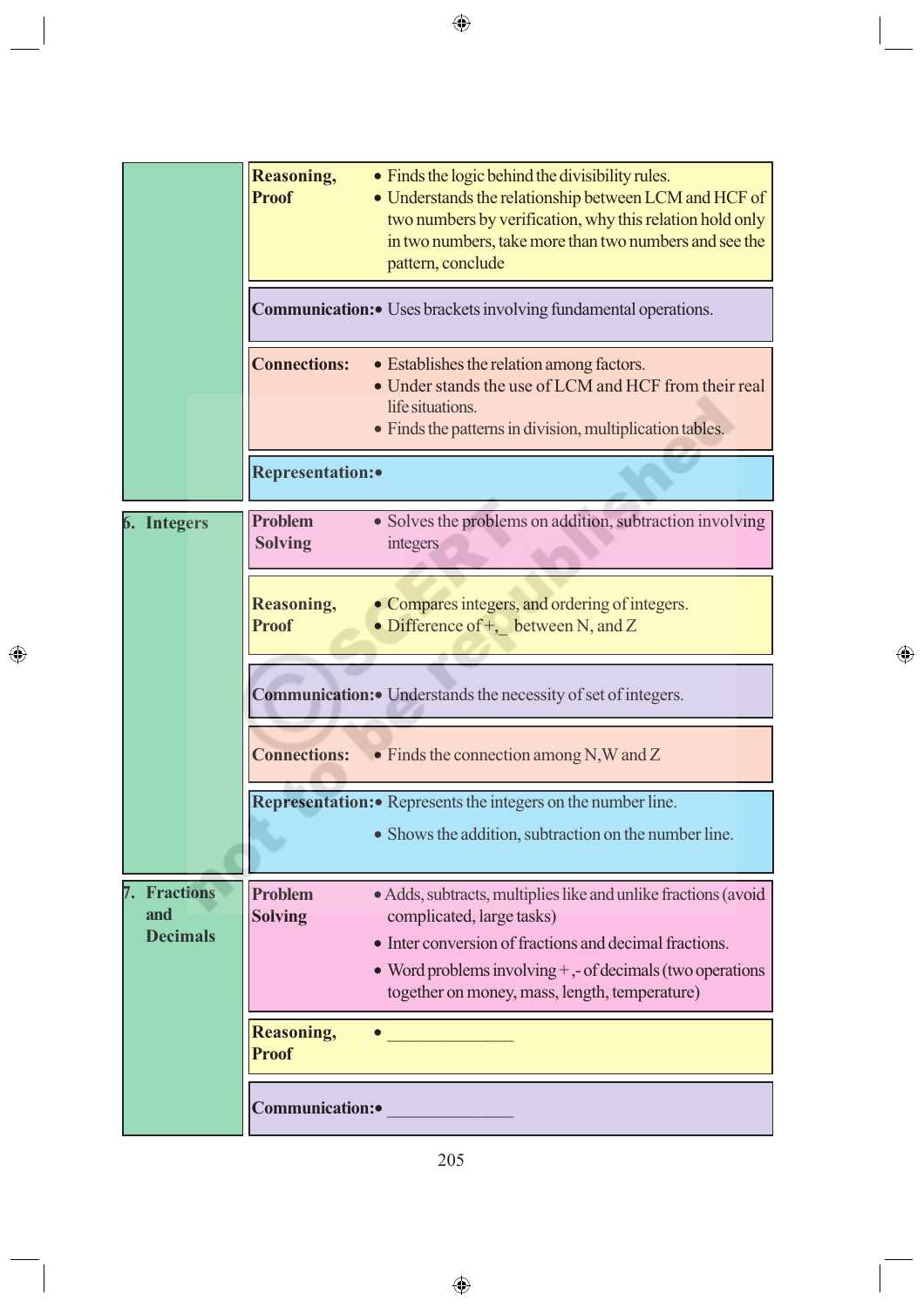|                                                          | <b>Connections:</b>               | • Connections between fraction, decimal fractions, decimal<br>numbers                                                                                                              |  |  |  |
|----------------------------------------------------------|-----------------------------------|------------------------------------------------------------------------------------------------------------------------------------------------------------------------------------|--|--|--|
|                                                          | <b>Representation:</b>            |                                                                                                                                                                                    |  |  |  |
| <b>Algebra</b><br>9. Intrtoduction<br><b>Algebra</b>     | <b>Problem</b><br><b>Solving</b>  | • Finds the value of the expression when substituting a value<br>in place of variable (Simple expressions can be taken<br>and single operation)                                    |  |  |  |
|                                                          | <b>Reasoning,</b><br><b>Proof</b> | • Generalizes the given patterns and express as algebra<br>expression.                                                                                                             |  |  |  |
|                                                          |                                   | Communication: • Converts the real life simple contexts into Algebraic<br>expression (vice versa)                                                                                  |  |  |  |
|                                                          | <b>Connections:</b>               | • Finds the usage of algebraic expression when occurring<br>the unknown values.<br>• Inter links the number system with algebraic system by<br>usage of simple contexts.           |  |  |  |
|                                                          |                                   | <b>Representation:</b> Represents the even, odd number in general form as<br>$2n, 2n+1.$                                                                                           |  |  |  |
| <b>Arithemetic</b><br>11. Ratio and<br><b>Proportion</b> | <b>Problem</b><br><b>Solving</b>  | • Calculates compound, inverse ratio of two ratios.<br>• Solves word problem involving unitary method                                                                              |  |  |  |
|                                                          | <b>Reasoning,</b><br><b>Proof</b> | • Compares the given ratios.<br>• Verifies the rule of proportion involving the ratios.<br>• Gives the reasons why the same units can be taken in<br>expressing of ratios.         |  |  |  |
|                                                          |                                   | Communication: • Write ratios in symbiotic and equivalent fractional form.                                                                                                         |  |  |  |
|                                                          | <b>Connections:</b>               | • Observes the relation between line and work, time and<br>distance writing reading to proportions.<br>• Understands the usage of ratios and proportion in daily<br>life problems. |  |  |  |
|                                                          | <b>Representation:</b>            |                                                                                                                                                                                    |  |  |  |

 $\bigoplus$ 

206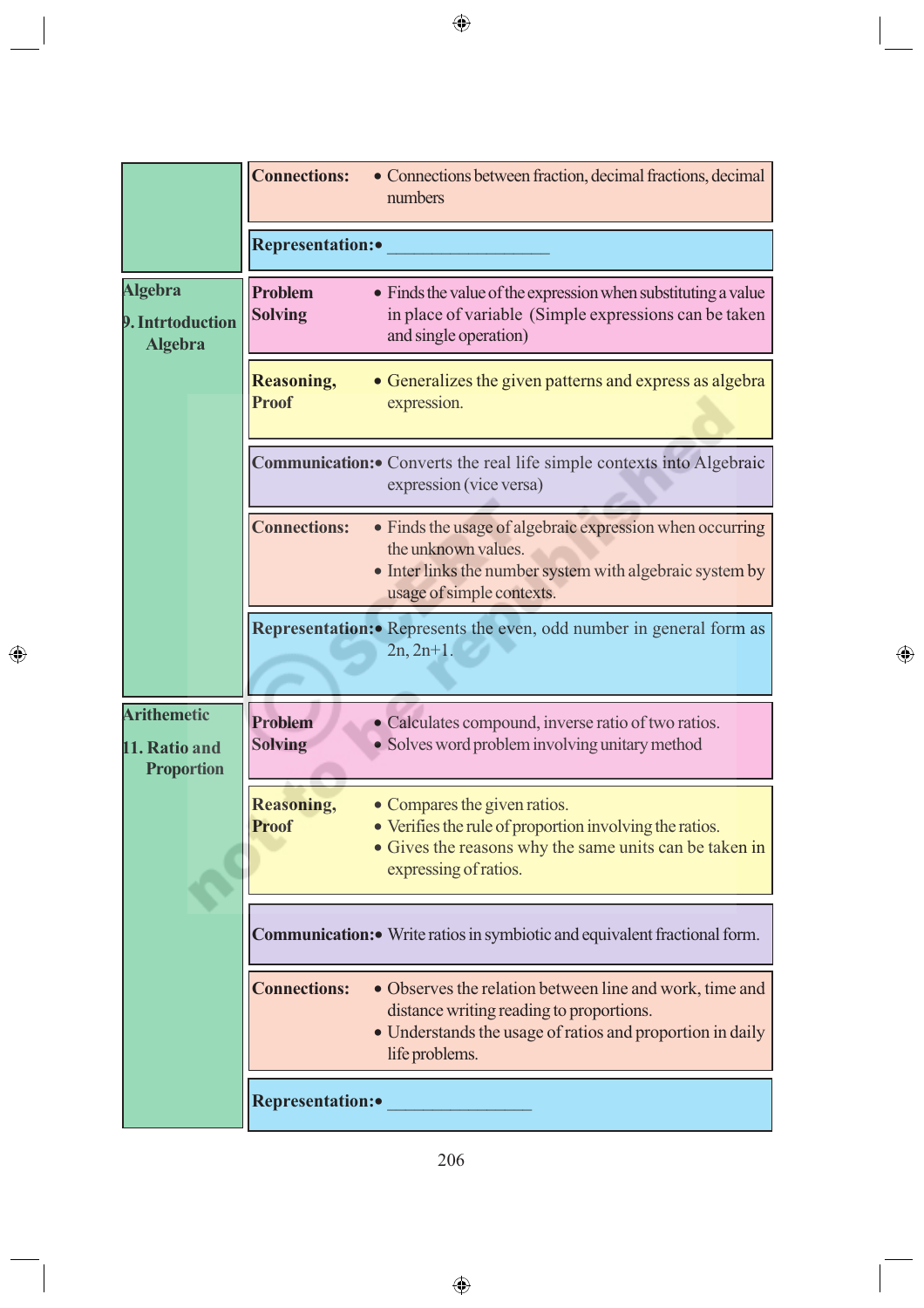| <b>Geometry</b><br>4. Basic<br><b>Geometrical</b><br><b>Ideas</b> | <b>Problem</b><br><b>Solving</b>  |                                                                                                                                                                                                                                                                                                                               |
|-------------------------------------------------------------------|-----------------------------------|-------------------------------------------------------------------------------------------------------------------------------------------------------------------------------------------------------------------------------------------------------------------------------------------------------------------------------|
|                                                                   | <b>Reasoning,</b><br><b>Proof</b> | • Differentiates the basic geometric shapes (triangle, circle,<br>Quadrilaterals)<br>• Differentiates and compares the Quadrilaterals and<br>triangle.                                                                                                                                                                        |
|                                                                   |                                   | <b>Communication:</b> Gives the example of basic geometry shapes (from surface<br>of the surrounding objects).                                                                                                                                                                                                                |
|                                                                   | <b>Connections:</b>               | • Visualizes the basic geometric shapes from surroundings.<br>• Understands the inter relation between various<br>components of a circle (Circle, Semi Circle, Sector,<br>Diameter, Radius, chord etc).                                                                                                                       |
|                                                                   |                                   | Representation: Gives pictorial representation of basic geometric shapes.                                                                                                                                                                                                                                                     |
| <b>Measures</b><br>5.<br>of Lines and<br><b>Angles</b>            | <b>Problem</b><br><b>Solving</b>  | • Measures the given line segment                                                                                                                                                                                                                                                                                             |
|                                                                   | <b>Reasoning,</b><br><b>Proof</b> | • Compares the lengths of line segments by estimation and<br>verification.<br>• Classifies the given angles.<br>• Differentiates the pair of lines as intersecting, perpendicular<br>lines.<br>• Estimates the type of given angle.<br>• Compares the given angle.<br>• Rounds off an angle to nearest measure by estimation. |
|                                                                   | Communication:                    |                                                                                                                                                                                                                                                                                                                               |
|                                                                   | <b>Connections:</b>               | • Finds the usage of elementary shapes and their<br>measurements in surroundings.                                                                                                                                                                                                                                             |
|                                                                   |                                   | Representation: • Draws a line segment with given measurement.<br>• Draws the given angle using apparatus.                                                                                                                                                                                                                    |

 $\bigcirc$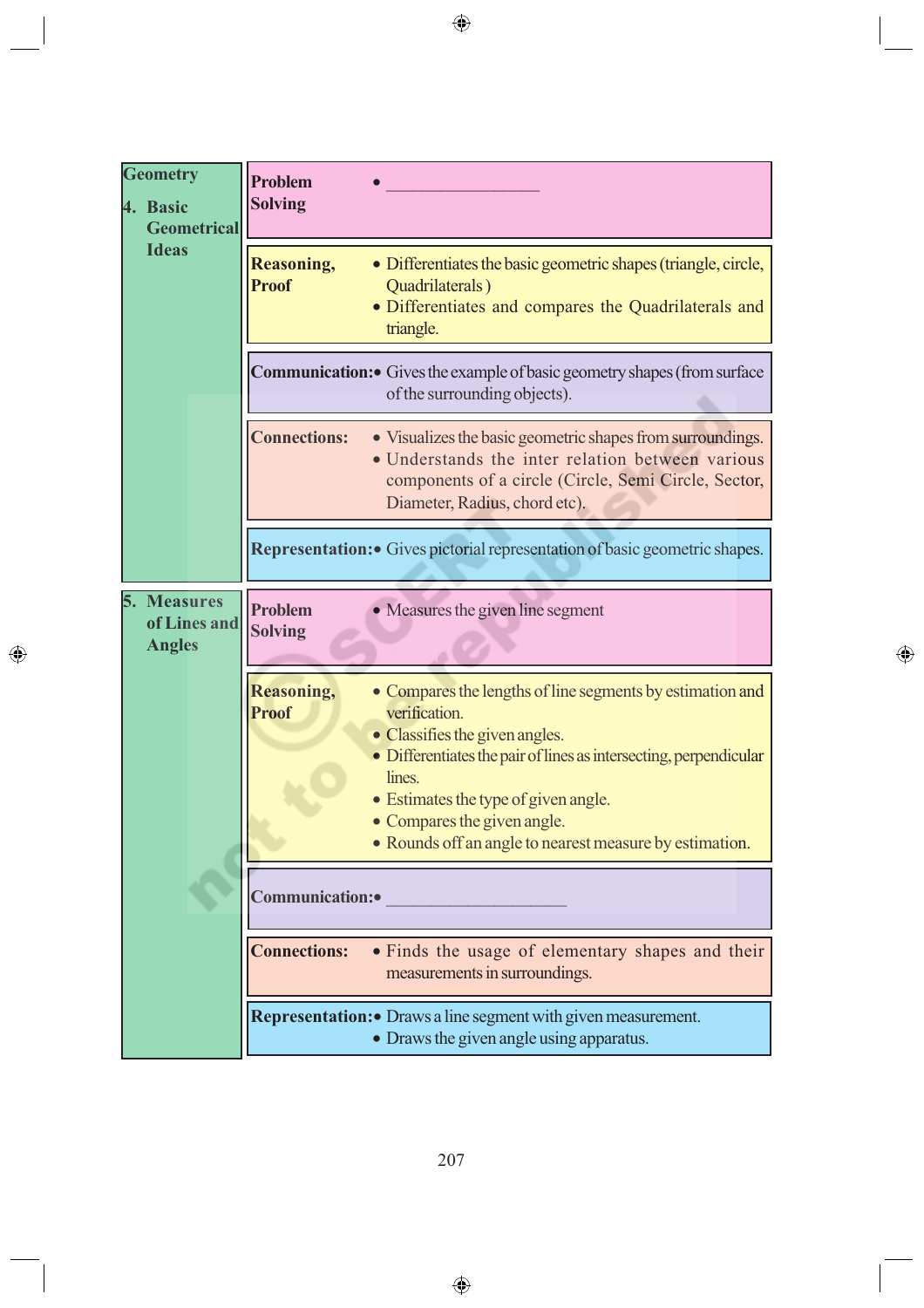| 12. Symmetry                                   | <b>Problem</b><br><b>Solving</b>  | • Finds the symmetric axis of given 2D shapes.                                                                                                  |  |  |  |
|------------------------------------------------|-----------------------------------|-------------------------------------------------------------------------------------------------------------------------------------------------|--|--|--|
|                                                | <b>Reasoning,</b><br><b>Proof</b> | • Distinguishes symmetrical and non symmetrical shapes.<br>• Explains the reflection symmetry in the given 2D figure                            |  |  |  |
|                                                |                                   | Communication: • Explains reflection symmetry with its axis in 2D objects                                                                       |  |  |  |
|                                                | <b>Connections:</b>               | • Observes and identify the reflective symmetry from<br>surroundings.<br>• Appreciates the reflection symmetric nature in<br>surroundings.      |  |  |  |
|                                                |                                   | <b>Representation:</b> Draws the symmetric axis in the given 2D figures                                                                         |  |  |  |
| 13. Practical<br><b>Geometry</b>               | Problem<br><b>Solving</b>         |                                                                                                                                                 |  |  |  |
|                                                | <b>Reasoning,</b><br><b>Proof</b> | • Estimates the given pair of lines whether they are<br>perpendicular or not.<br>• Estimates the given line whether it is angle bisector or not |  |  |  |
|                                                |                                   | Communication: • Communicate how constructions made in line sigment,<br>Circle, Perpendicualr bisector, angle, angle bisector.                  |  |  |  |
|                                                | <b>Connections:</b>               |                                                                                                                                                 |  |  |  |
|                                                |                                   | Representation: • Draws the line segment, circle, perpendicular bisector,<br>angle, angle bisector.                                             |  |  |  |
| 14. Understand-<br>ing 3D, 2D<br><b>Shapes</b> | Problem<br><b>Solving</b>         |                                                                                                                                                 |  |  |  |
|                                                | <b>Reasoning,</b><br><b>Proof</b> | • Differentiates the 3D shapes as per faces edges, vertices<br>(Cube, Cuboids, Cylinder, Sphere, Cone, Prism, Pyramid)                          |  |  |  |
|                                                | Communication:                    |                                                                                                                                                 |  |  |  |

 $\bigoplus$ 

 $\bigoplus$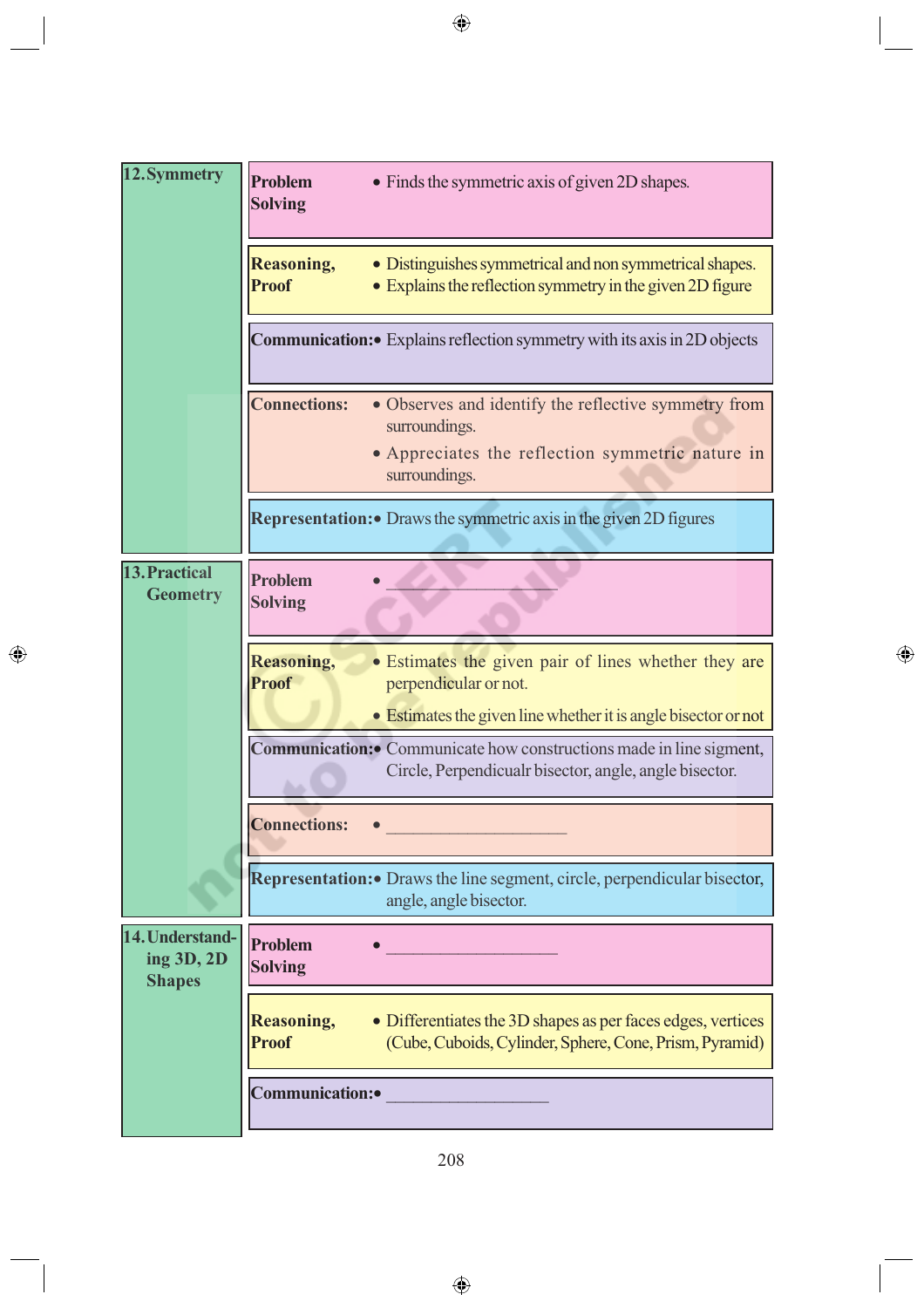|                                                 | <b>Connections:</b>                                        | • Identifies the 3D shape by their names from surroundings.<br>• Understands the relation between cube, cuboid, cylinder<br>and their nets.                                                                                                                                                                                                                                       |  |  |
|-------------------------------------------------|------------------------------------------------------------|-----------------------------------------------------------------------------------------------------------------------------------------------------------------------------------------------------------------------------------------------------------------------------------------------------------------------------------------------------------------------------------|--|--|
|                                                 | <b>Representation:</b> Represents 3D shape as 2D on paper. |                                                                                                                                                                                                                                                                                                                                                                                   |  |  |
| <b>Mensuration</b><br>10. Perimeter<br>and Area | <b>Problem</b><br><b>Solving</b>                           | • Solves the problems involving perimeter and area of<br>rectangle and square.<br>• Solves word problems                                                                                                                                                                                                                                                                          |  |  |
|                                                 | <b>Reasoning,</b><br><b>Proof</b>                          | • Differentiates perimeter and area of a figure.<br>• Finds the perimeter of a given figure, involving more than<br>2 shapes.<br>• Gives the measurements of rectangle/square which have<br>same area but different perimeters.<br>• Identifies the same perimeter different shapes from given<br>shapes.<br>• Finds errors in solving of perimeter, area and rectifying<br>them. |  |  |
|                                                 |                                                            | Communication: • Perimeter / area of rectangle / square is expressed in<br>formulae and in words also                                                                                                                                                                                                                                                                             |  |  |
|                                                 | <b>Connections:</b>                                        | • Establishes relation between units to area and perimeter.                                                                                                                                                                                                                                                                                                                       |  |  |
|                                                 |                                                            | Representation: • Shows the area of the polygon by shading the region.                                                                                                                                                                                                                                                                                                            |  |  |
| Data<br>8.<br><b>Handling</b>                   | <b>Problem</b><br><b>Solving</b>                           | · Organization of raw data into classified data.                                                                                                                                                                                                                                                                                                                                  |  |  |
|                                                 | <b>Reasoning,</b><br><b>Proof</b>                          | • Interpretation of tabular data into verbal form.                                                                                                                                                                                                                                                                                                                                |  |  |
|                                                 |                                                            | Communication: Merits, demerits of bar graphs and pictographs,<br>comparing with raw data.                                                                                                                                                                                                                                                                                        |  |  |
|                                                 | <b>Connections:</b>                                        | • Understands the usage of bar graphs, pictographs in daily<br>life situations (Year wise population, Annual Budget,<br>Production of crops etc).                                                                                                                                                                                                                                 |  |  |
|                                                 |                                                            | Representation: • Represents data in tally marks.<br>• Represents data in tabular forms.<br>• Represents data into bar graphs and pictographs.                                                                                                                                                                                                                                    |  |  |

 $\bigcirc$ 

209